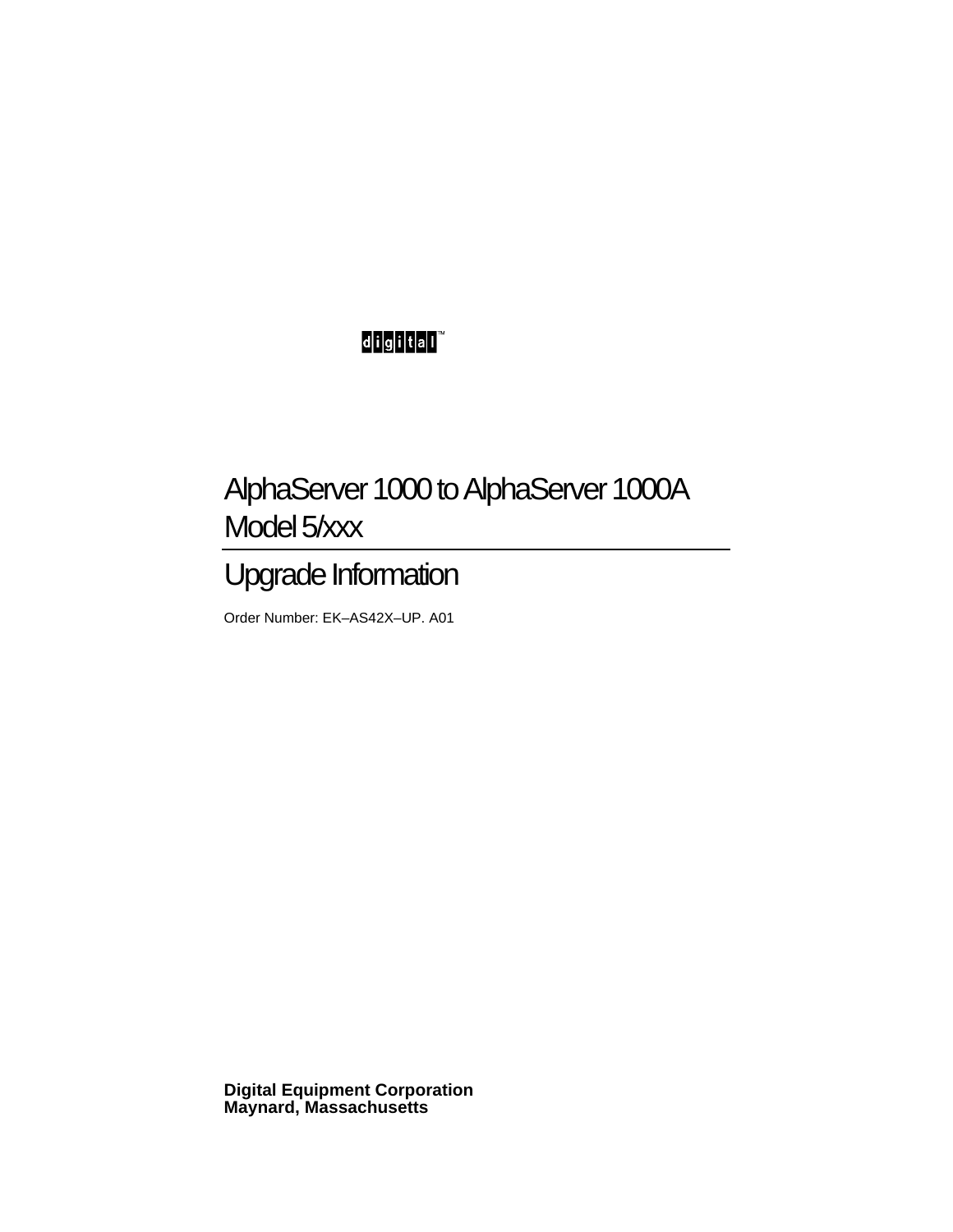#### **September 1996**

Digital Equipment Corporation makes no representations that the use of its products in the manner described in this publication will not infringe on existing or future patent rights, nor do the descriptions contained in this publication imply the granting of licenses to make, use, or sell equipment or software in accordance with the description.

Possession, use, or copying of the software described in this publication is authorized only pursuant to a valid written license from Digital or an authorized sublicensor.

Copyright © Digital Equipment Corporation, 1996. All Rights Reserved.

The following are trademarks of Digital Equipment Corporation:

Alpha AXP, AlphaGeneration, DEC, DECchip, Digital, OpenVMS, and the DIGITAL logo.

Digital UNIX Version 3.0 is an X/Open UNIX 93 branded product.

The following are third party trademarks:

Microsoft is a registered trademark, and Microsoft Windows and Microsoft Windows NT are trademarks of Microsoft Corporation.

OSF/1 is a trademark of the Open Software Foundation, Inc.

PostScript is a trademark of Adobe Systems, Inc.

All other trademarks and registered trademarks are the property of their respective holders.

S3330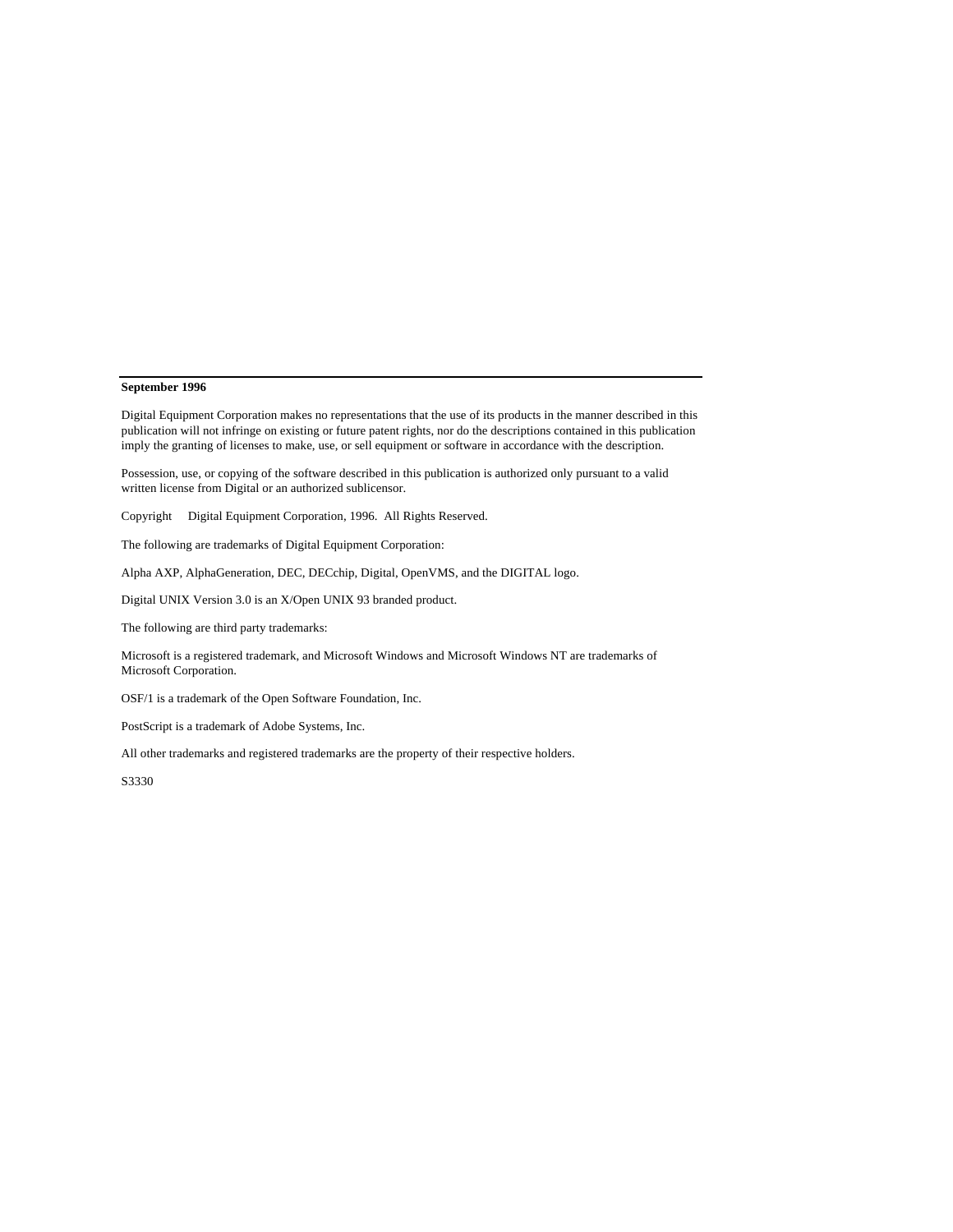#### FCC ID: AO9-PB70

**FCC NOTICE:** This equipment has been tested and found to comply with the limits for a Class B digital device, pursuant to Part 15 of the FCC rules. These limits are designed to provide reasonable protection against harmful interference in a residential installation.

Any changes or modifications made to this equipment may void the user's authority to operate this equipment.

This equipment generates, uses, and can radiate radio frequency energy and, if not installed and used in accordance with the instructions, may cause harmful interference to radio communications. However, there is no guarantee that interference will not occur to radio or television reception. If this equipment does cause harmful interference to radio or television reception, which can be determined by turning the equipment off and on, the user is encouraged to try to correct the interference by one or more of the following measures:

- Reorient or relocate the receiving antenna.
- Increase the separation between the equipment and receiver.
- Connect the equipment into an outlet on a circuit different from that to which the receiver is connected.

- Consult the dealer or an experienced radio/TV technician for help. The user may find the following booklet prepared by the Federal Communications Commission helpful: *How to Identify and Resolve Radio-TV Interference Problems*. This booklet is available from the U.S. Government Printing Office, Washington, DC, 20402. Stock No. 004-00398-5.

All external cables connecting to this basic unit need to be shielded. For cables connecting to option boards, see the option manual or installation instructions.

This digital apparatus does not exceed the Class B limits for radio noise emissions set out in the radio interference regulations of the Canadian Department of Communications.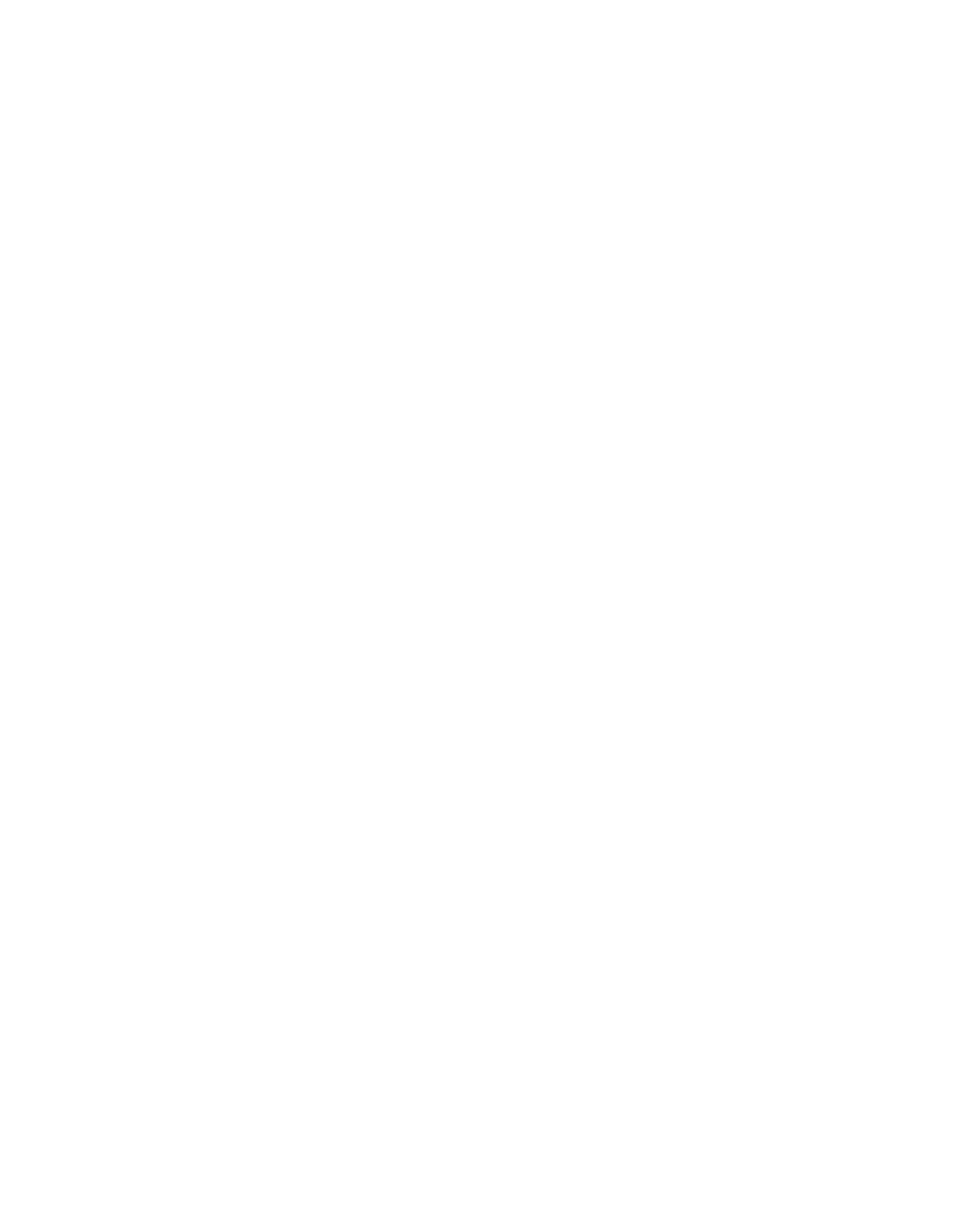## **Contents**

## 1 Upgrading Your System

## 2 Updating Configuration Data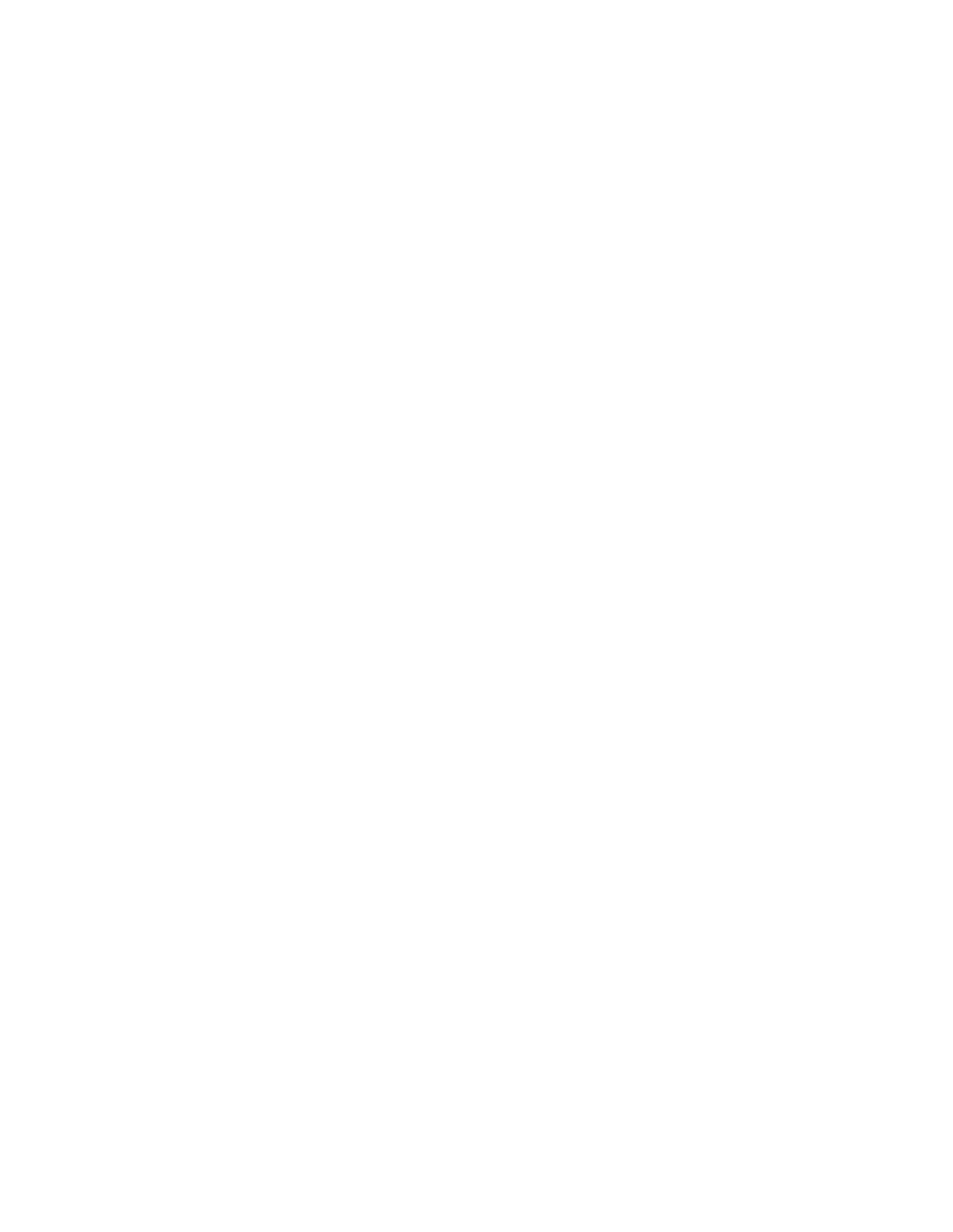## **Introduction**

This guide, intended for self-maintenance customers and Digital service representatives, describes the procedure for upgrading the AlphaServer 1000 system to the AlphaServer 1000A Model 5/xxx system. The upgrade is a multi-step procedure requiring that you remove the system unit enclosure panels, remove components from the AlphaServer 1000 system and reinstall them in the AlphaServer 1000A Model 5/xxx system.

#### **Special Notices**

In this guide, warning notices provide information to prevent personal injury, and caution notices emphasize important information that can affect the operation of your system. Notes are used to provide information of general interest. Conventions used in entering commands are shown in the table below:

| <b>Convention</b> | <b>Meaning</b>                                                                                                                                                                                                                                       |
|-------------------|------------------------------------------------------------------------------------------------------------------------------------------------------------------------------------------------------------------------------------------------------|
| Ctrl/x            | $Ctrl/x$ indicates that you hold down the Ctrl key while you press<br>another key, indicated here by $x$ .                                                                                                                                           |
| boot              | Commands that you enter are shown in this special type face.<br>Commands shown in lowercase letters can be entered in either<br>uppercase or lowercase. Commands shown in uppercase letters<br>must be entered in uppercase for the command to work. |
| show config       | Console command abbreviations must be entered exactly as<br>shown.                                                                                                                                                                                   |
| l I I             | In command descriptions, brackets indicate optional elements.                                                                                                                                                                                        |
|                   | In command descriptions, braces containing items separated by<br>commas indicate mutually exclusive items.                                                                                                                                           |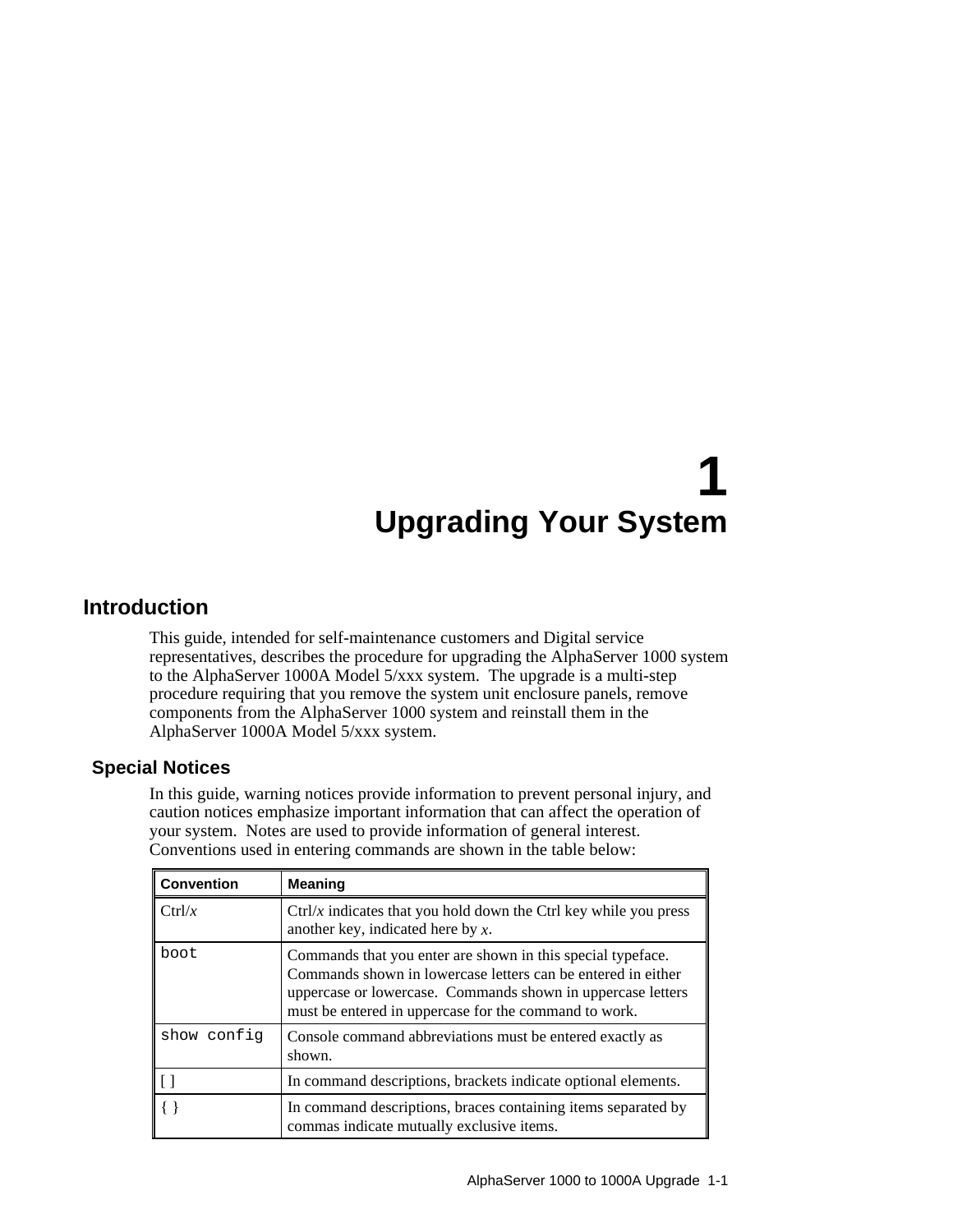*italic* type  $\vert$  Italic type in console command sections indicates a variable.

#### **Additional Information**

For additional information, you should consult the *AlphaServer 1000 Owner's Guide*, *AlphaServer 1000A Owner's Guide*, and *AlphaServer 1000A Model 5/xxx Owner's Guide Supplement*, which contain information on how to start, use, update, troubleshoot, and configure your system. General system information such as console commands and system care are also available in the Owner's Guides.

## **Upgrade Kit Inventory**

The AlphaServer 1000 to AlphaServer 1000A Model 5/xxx upgrade kit contains the following:

• AlphaServer 1000A Model 5/xxx system enclosure with:

5/xxx CPU module, installed

Diskette drive, installed

Power supply, installed

Wide SCSI StorageWorks shelf, installed

- External SCSI terminator (50-pin)
- Return mailing label
- A variety of operating system related contents is also provided with the upgrade. The specific contents vary according to operating system.
- *AlphaServer 1000A Owner's Guide*
- *AlphaServer 1000A Model 5/xxx Owner's Guide Supplement*

## **Preparing the System**

To prepare your system for the upgrade:

- 1. Shut down the operating system following the instructions listed in the operating system documentation.
- 2. Set the On/Off switches on all external options connected to the system to the off position.
- 3. Set the On/Off switch on the system unit to the off position.
- 4. Unplug the power cord.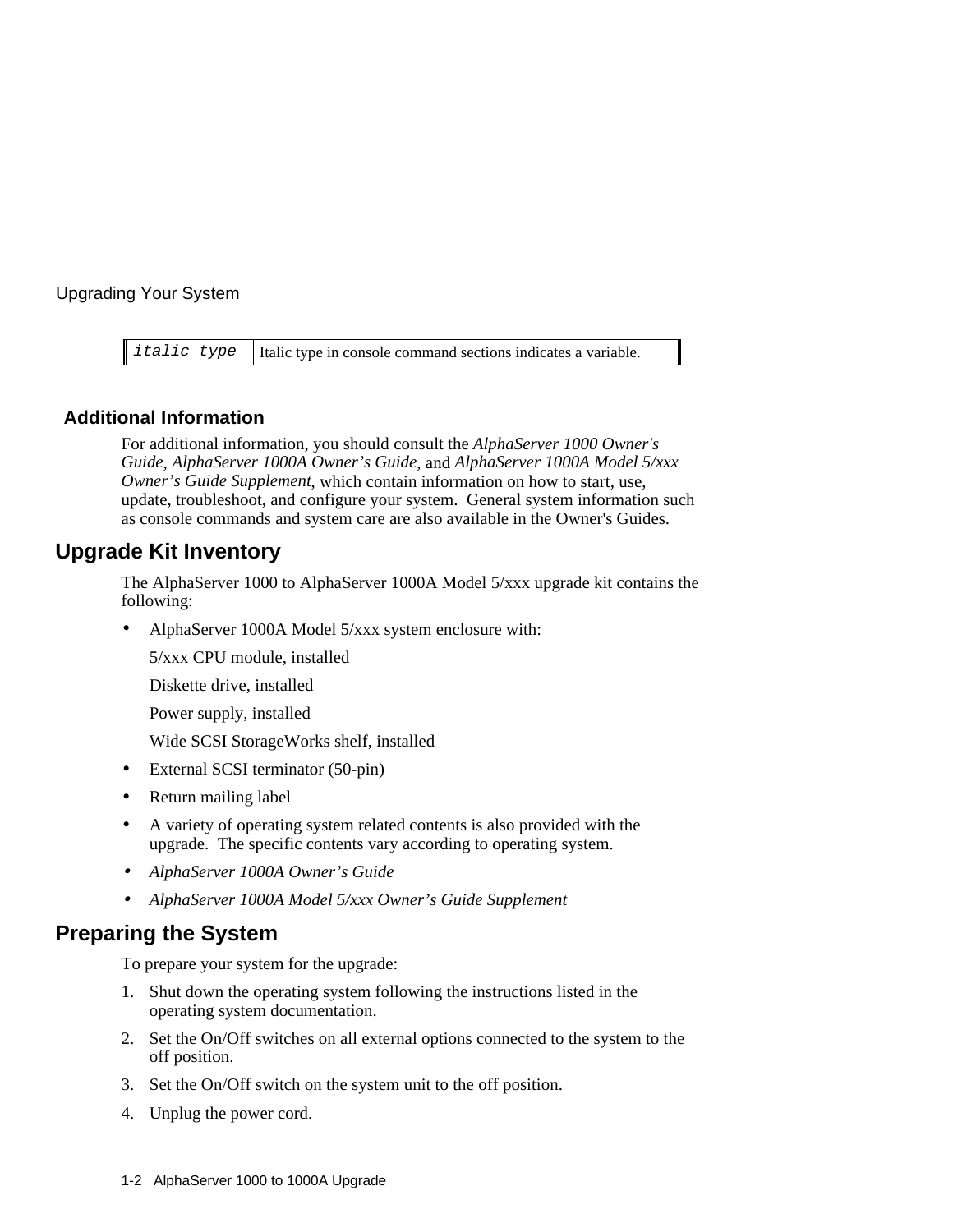## **Removing Top Cover and Side Panels**

To remove the top cover and left side panel, refer to Figure 1 and follow steps 1 through 4.



**Caution:** Make sure the system unit is unplugged before removing the system cover and panels.

**Caution:** When handling internal system components, use an antistatic wrist strap to avoid damaging the components.

- 1. Turn the front door lock to the right to unlock the system unit.
- 2. Pull down the top cover release latch on the front of the system until it catches in the down position.
- 3. Grasp the finger groove at the rear of the top cover and pull the top cover straight back about two inches; lift up on the cover.
- 4. Pull the top of the side panel back, then up and away from the unit and pull up on the panel to remove it.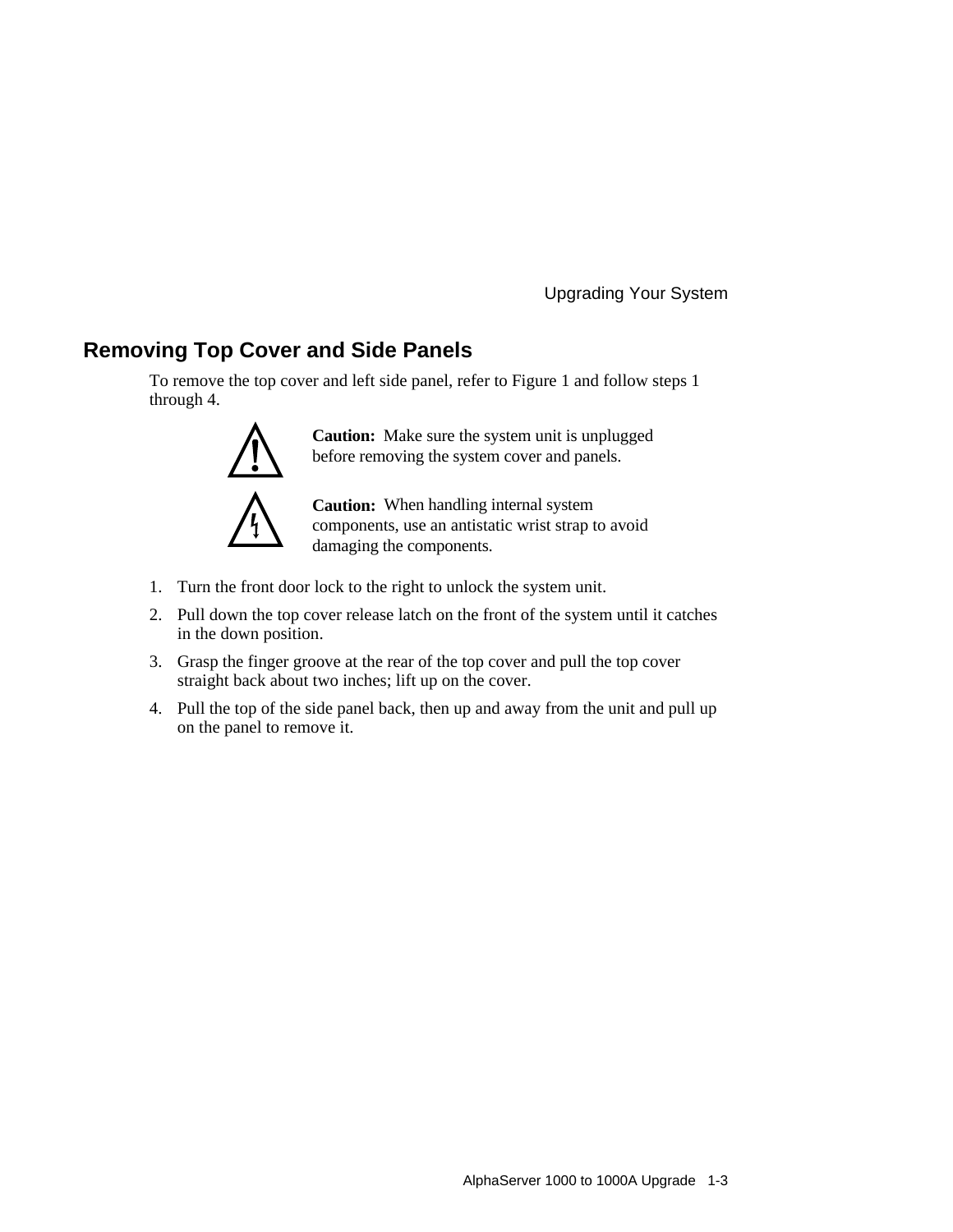

## **Figure 1 Removing the Top Cover and Side Panels**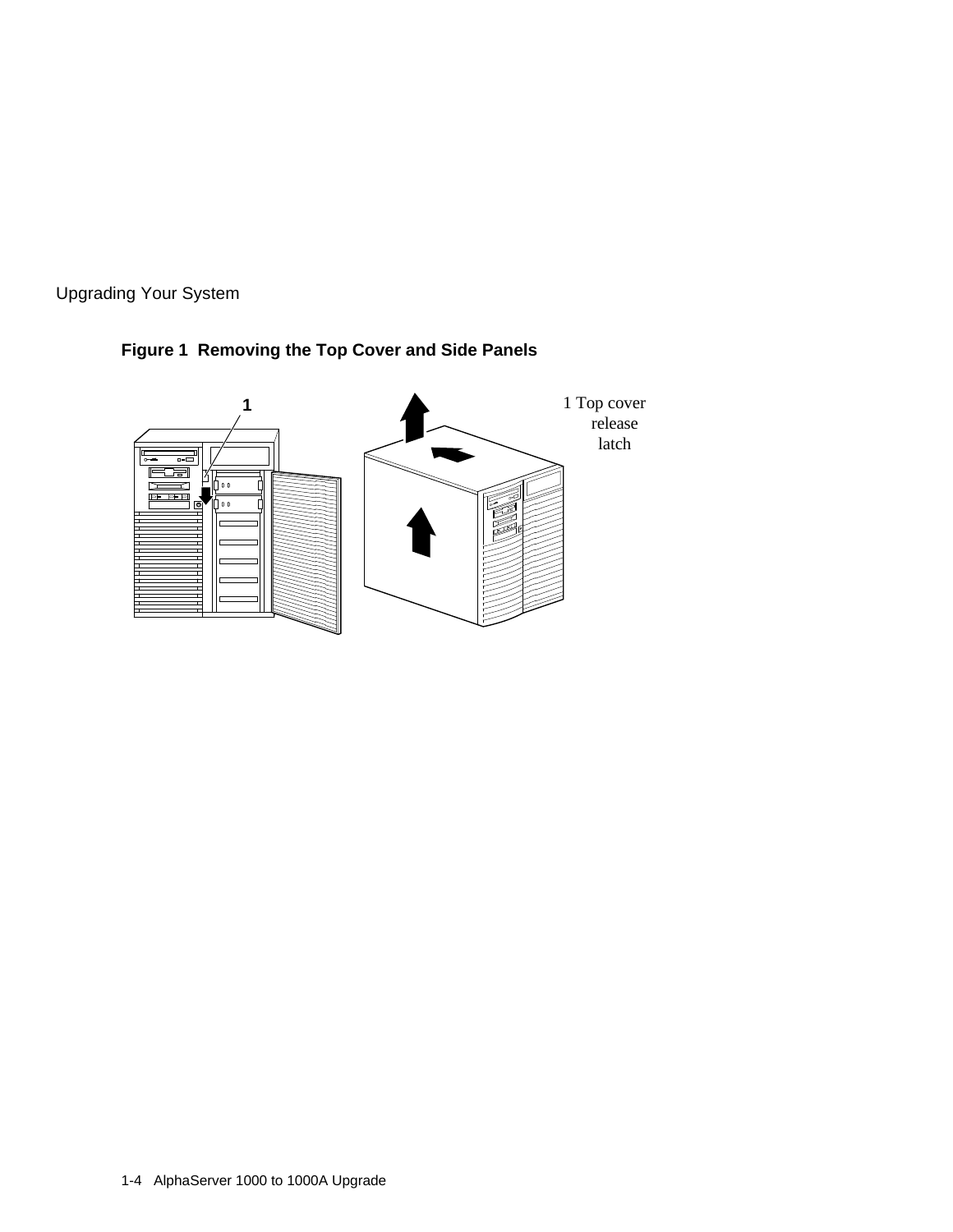## **Removing StorageWorks Hard Disk Drives**

Remove the StorageWorks drives from your AlphaServer 1000 system by squeezing the outer mounting tabs while pulling the drive out. Refer to Figure 2.

Install the drives in your AlphaServer 1000A Model 5/xxx system by slowly and firmly sliding the drive unit in until it "snaps" into place.

If you are maintaining the same storage configuration, install the drives in the same relative position, that is the top drive in the AlphaServer 1000 becomes the top drive in the AlphaServer 1000A system.

Install the external SCSI terminator (50-pin) onto the external bulkhead connector. Refer to Figure 3. The terminator ships in the accessories kit with the AlphaServer 1000A system.

The embedded SCSI controller on the system board:

- Supports a total of seven drives.
- Provides 8-bit Fast narrow SCSI-2 support for up to two 5.25 inch internal removable-media devices and one external bulkhead connector.
- Provides 16-bit fast-wide SCSI-2 support for internal StorageWorks devices (narrow devices are also supported).

Refer to the *AlphaServer 1000A Owner's Guide* for more information on SCSI bus configurations.

When configuring the StorageWorks shelf, note the following:

- Narrow SCSI (8-bit) devices can be used in the wide StorageWorks shelf, as long as the devices are at a supported revision level. The narrow devices will run in narrow mode.
- Narrow and wide devices can be mixed in the wide StorageWorks shelf. In a mixed configuration, wide devices run in wide mode and narrow devices run in narrow mode.
- For best performance, wide devices should be operated in wide SCSI-2 mode

Supported devices and configuration rules for wide SCSI-2 are described in the *Wide SCSI Technical Bulletin.* This bulletin is frequently updated and can be downloaded from the Internet:

Via FTP on ftp.digital.com —Once connected, go to /pub/Digital/Alpha/systems

Via the World Wide Web at http://www.service.digital.com/alpha/server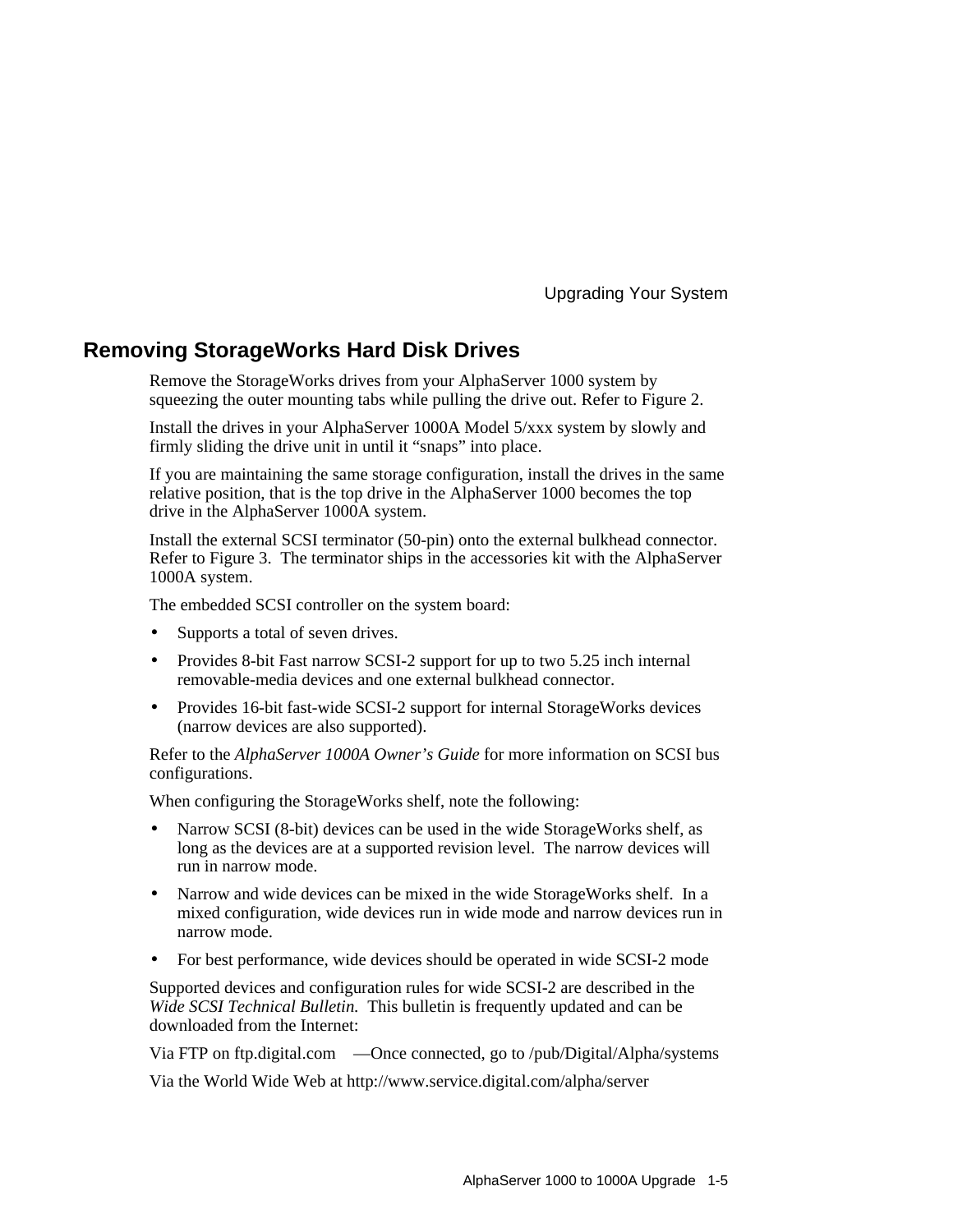



## **Figure 2 Removing or Installing a StorageWorks Disk Drive**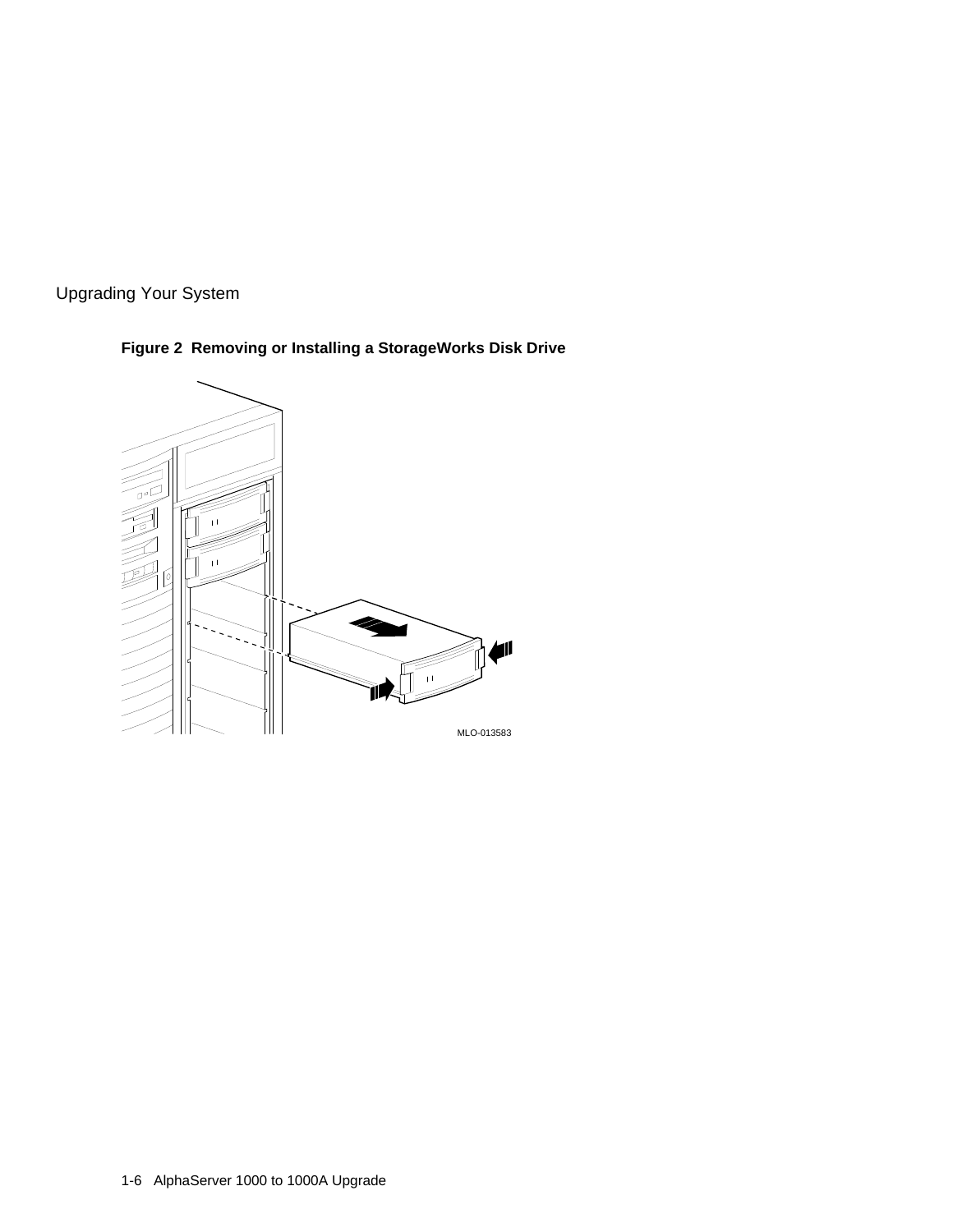



## **Removing Option Cards**

Remove EISA, ISA, or PCI option cards from the system board, and install them on the AlphaServer 1000A system board. Refer to Figure 4. Note that the AlphaServer 1000A has seven PCI slots and two EISA slots. Figure 5 shows the AlphaServer 1000A system board.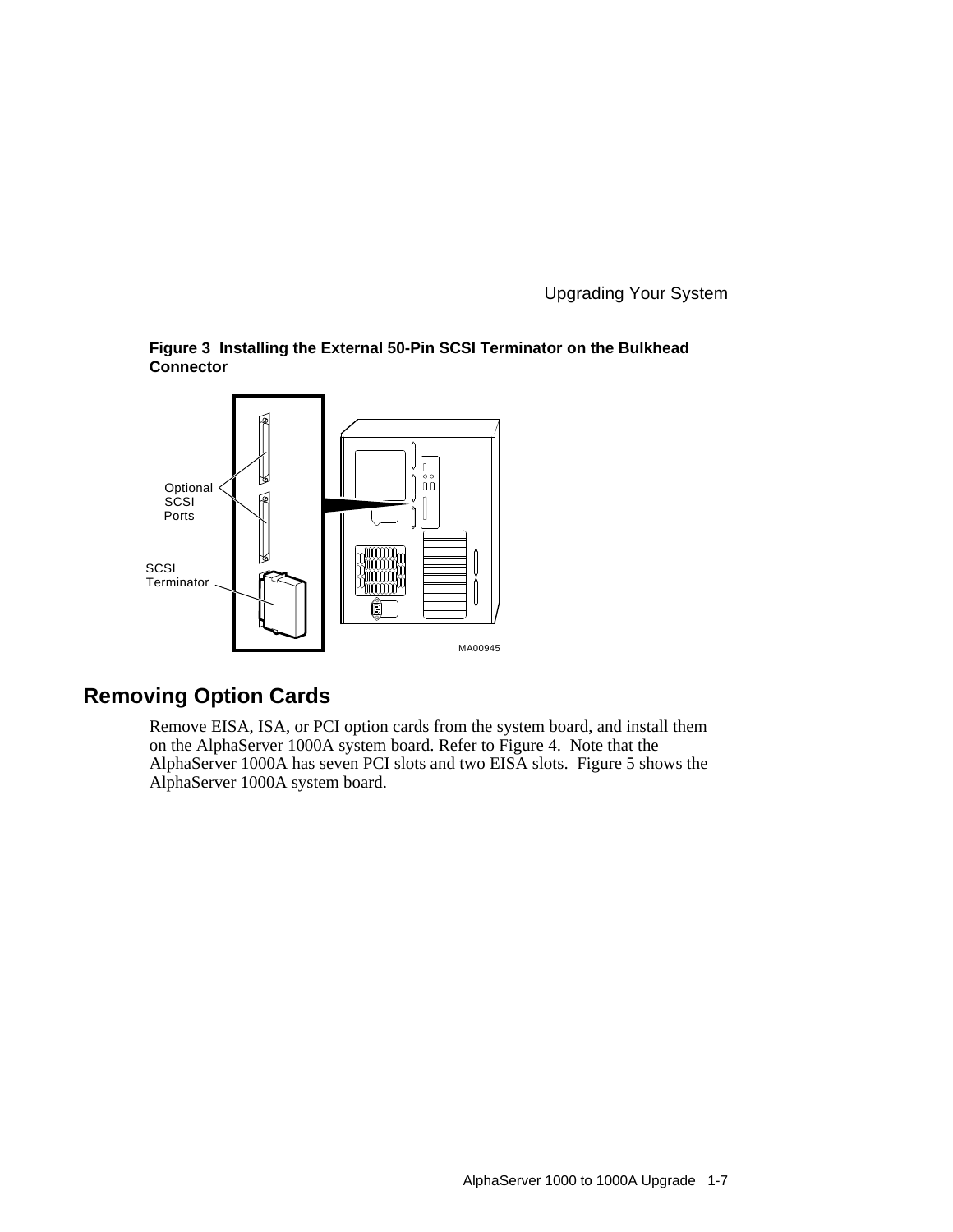



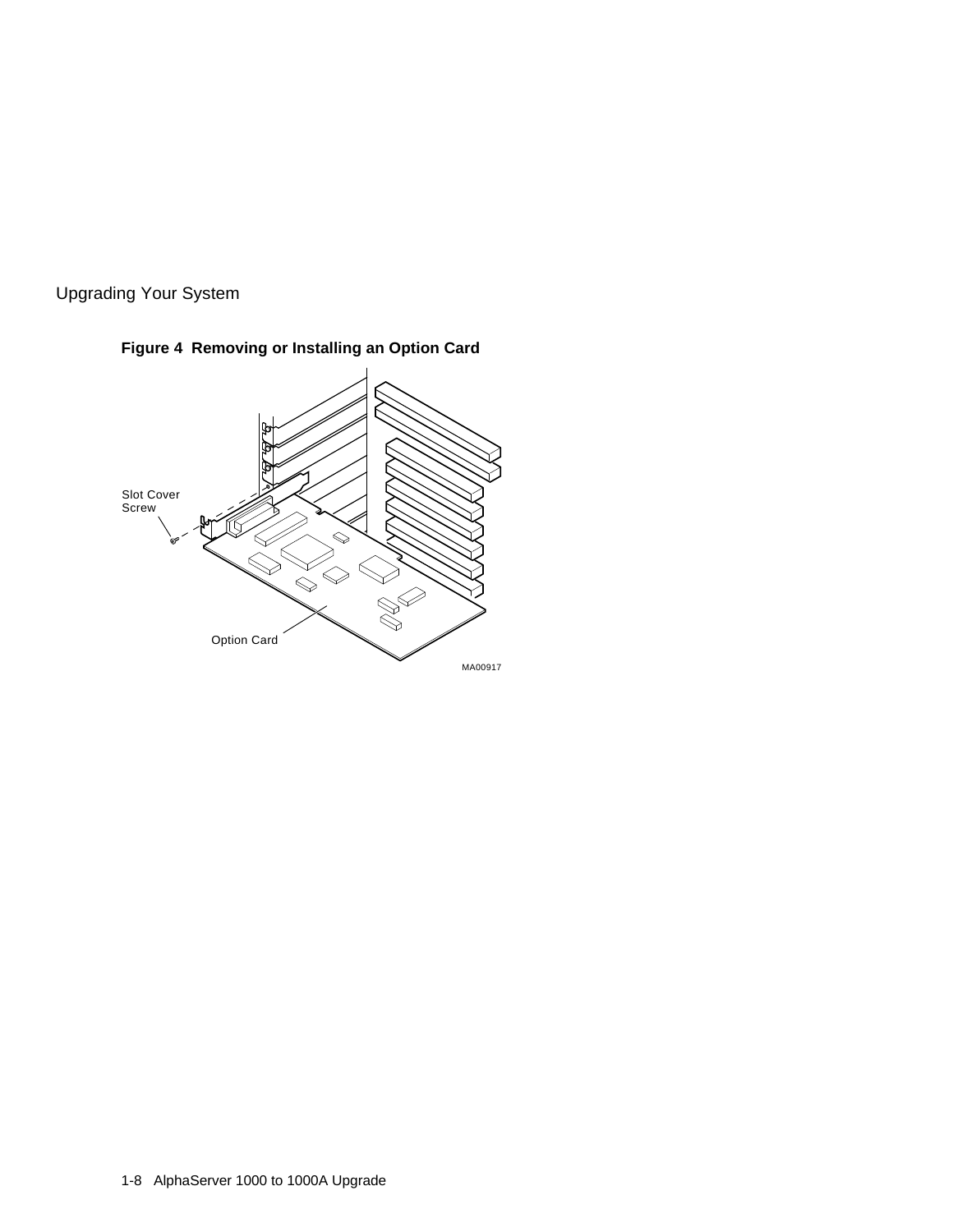

### **Figure 5 PCI and EISA Slots on the System Board**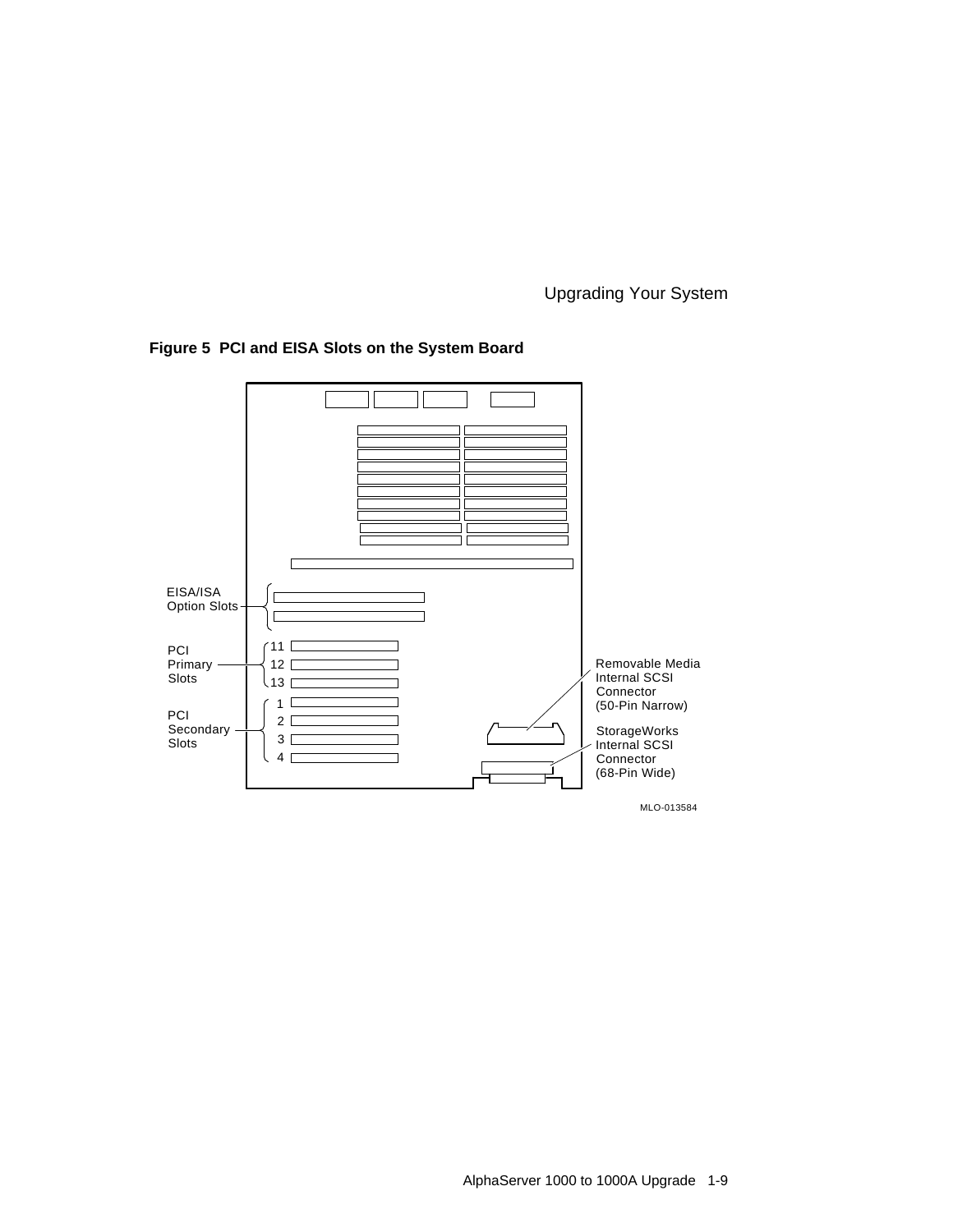## **Removing/Installing the CD-ROM Drive**

Remove the CD-ROM drive and install it in the AlphaServer 1000A 5/xxx system. Refer to Figure 6.

#### **Figure 6 Removing/Installing CD-ROM Drive**

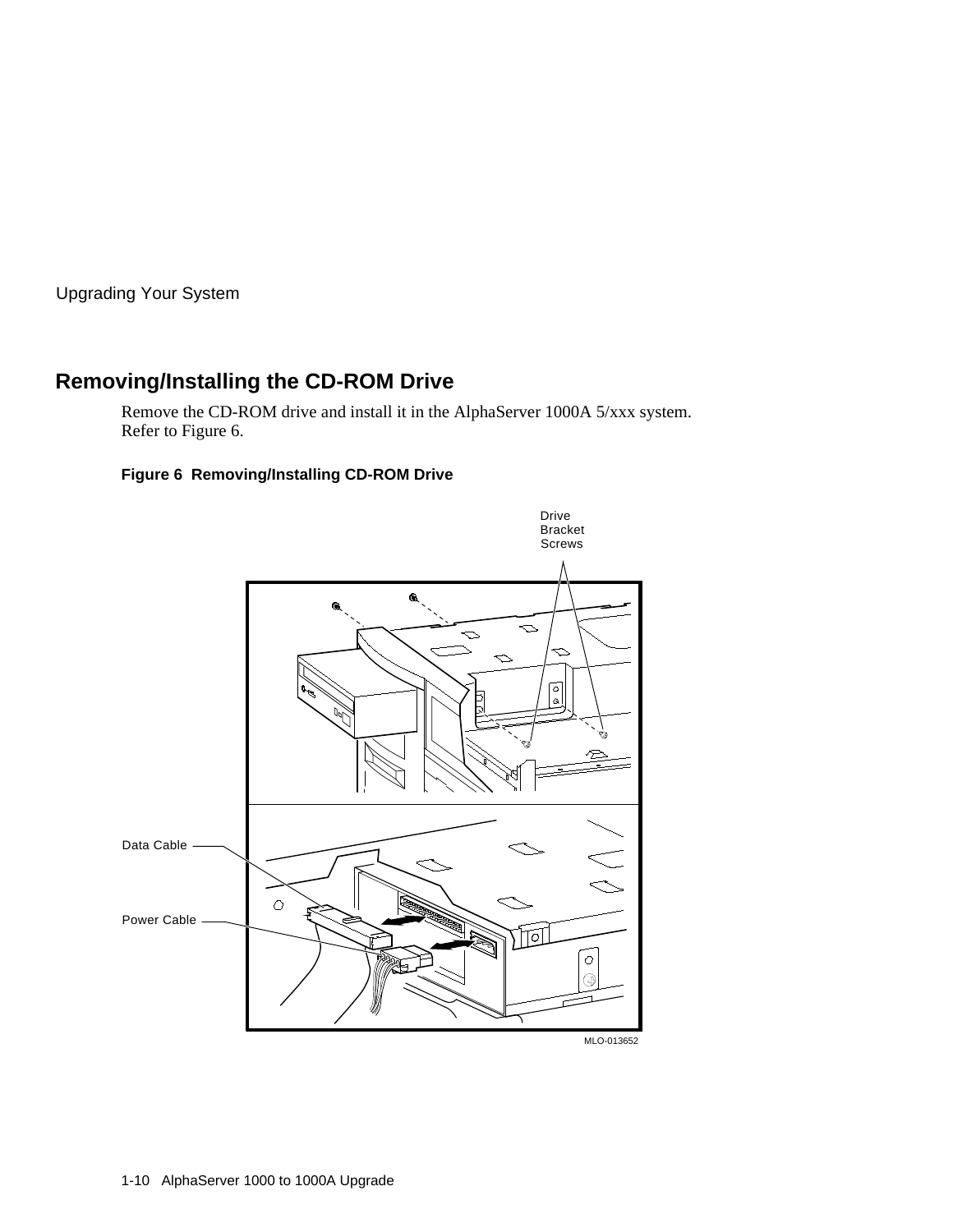### **Removing the Memory Modules**

Remove memory SIMMs from system (see Figure 7) and install them in the AlphaServer 1000A 5/xxx system (see Figure 8).

Note that the ECC bank SIMM is not used in 5/xxx systems. The ECC bank is left unfilled. All AlphaServer 1000A 5/xxx memory bank SIMMs have error detecting and correcting logic (ECC functionality) built in.

**Caution:** The ECC SIMM is not compatible with memory bank SIMMs. Do not place the ECC SIMM in a memory bank of the new AlphaServer 1000A 5/xxx system. The SIMM in the ECC bank should be left in the AlphaServer 1000 4/2xx system and returned to Digital.

Be sure to comply with the following memory configuration rules when adding memory:

- Bank 0 must contain a memory option (4 SIMMs, 0, 1, 2, and 3)
- A memory option consists of  $4 \text{ SIMMs } (0, 1, 2, \text{ and } 3)$
- All SIMMs within a bank must be of the same capacity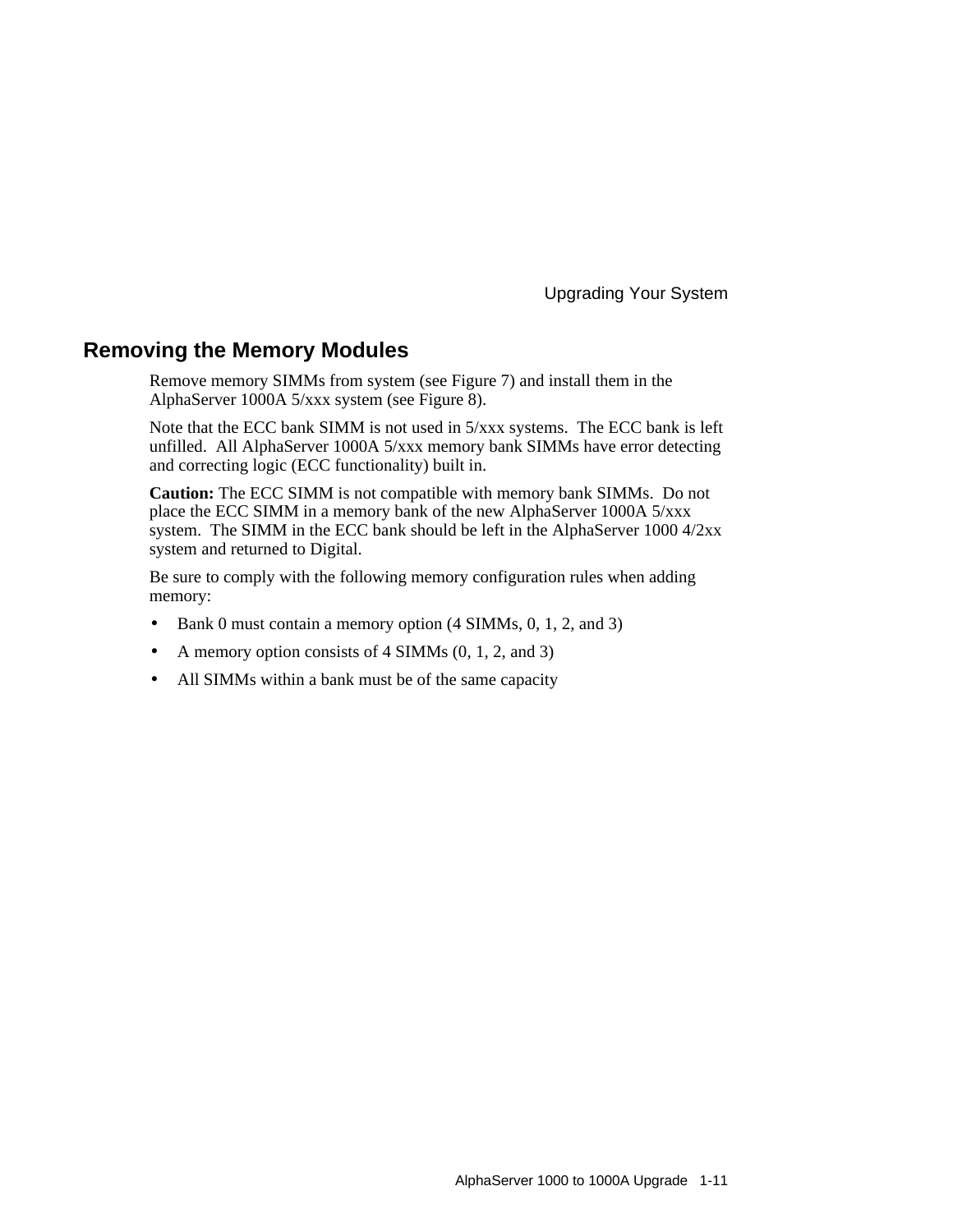



### **Figure 7 Removing SIMMs from the AlphaServer 1000 System Board**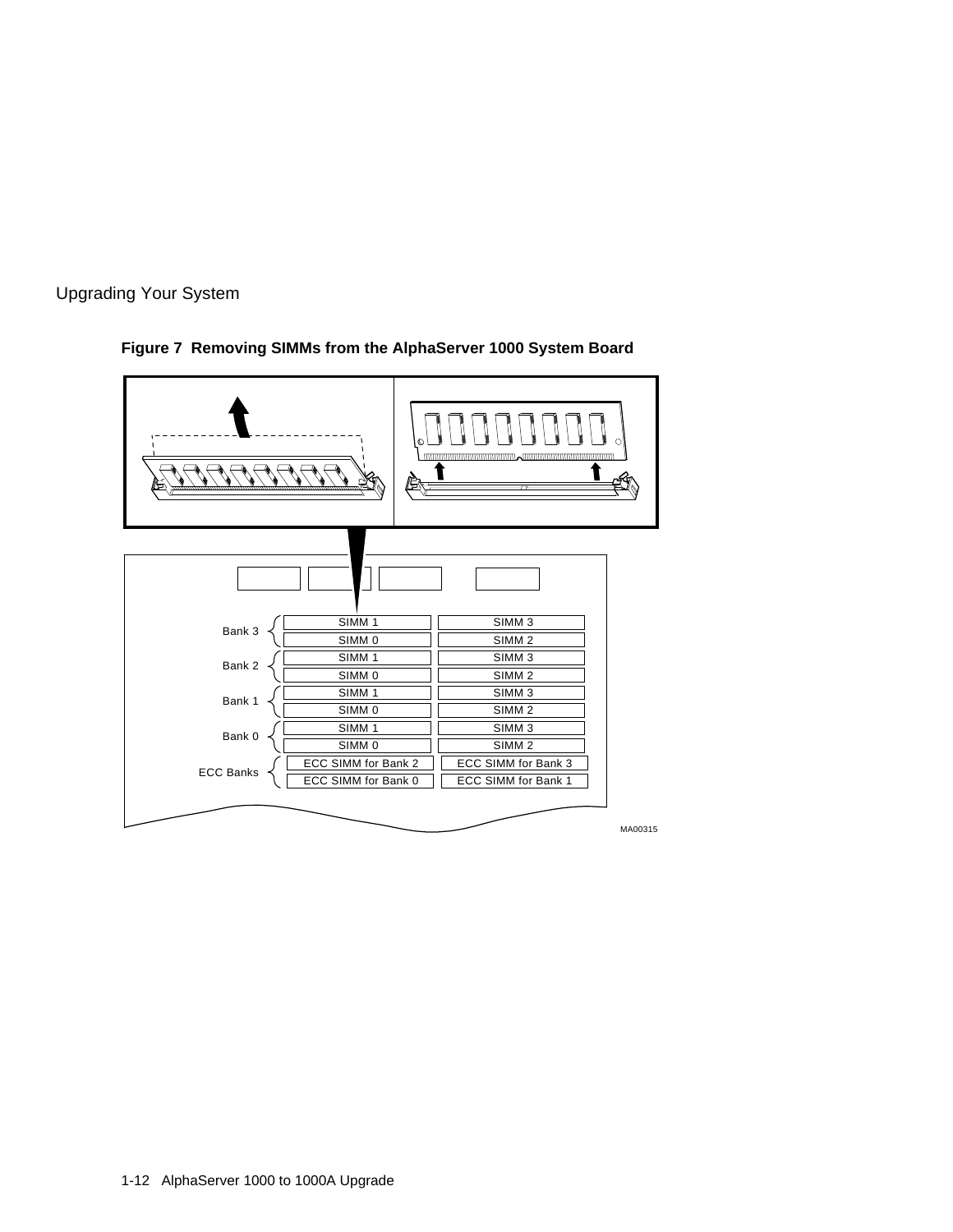

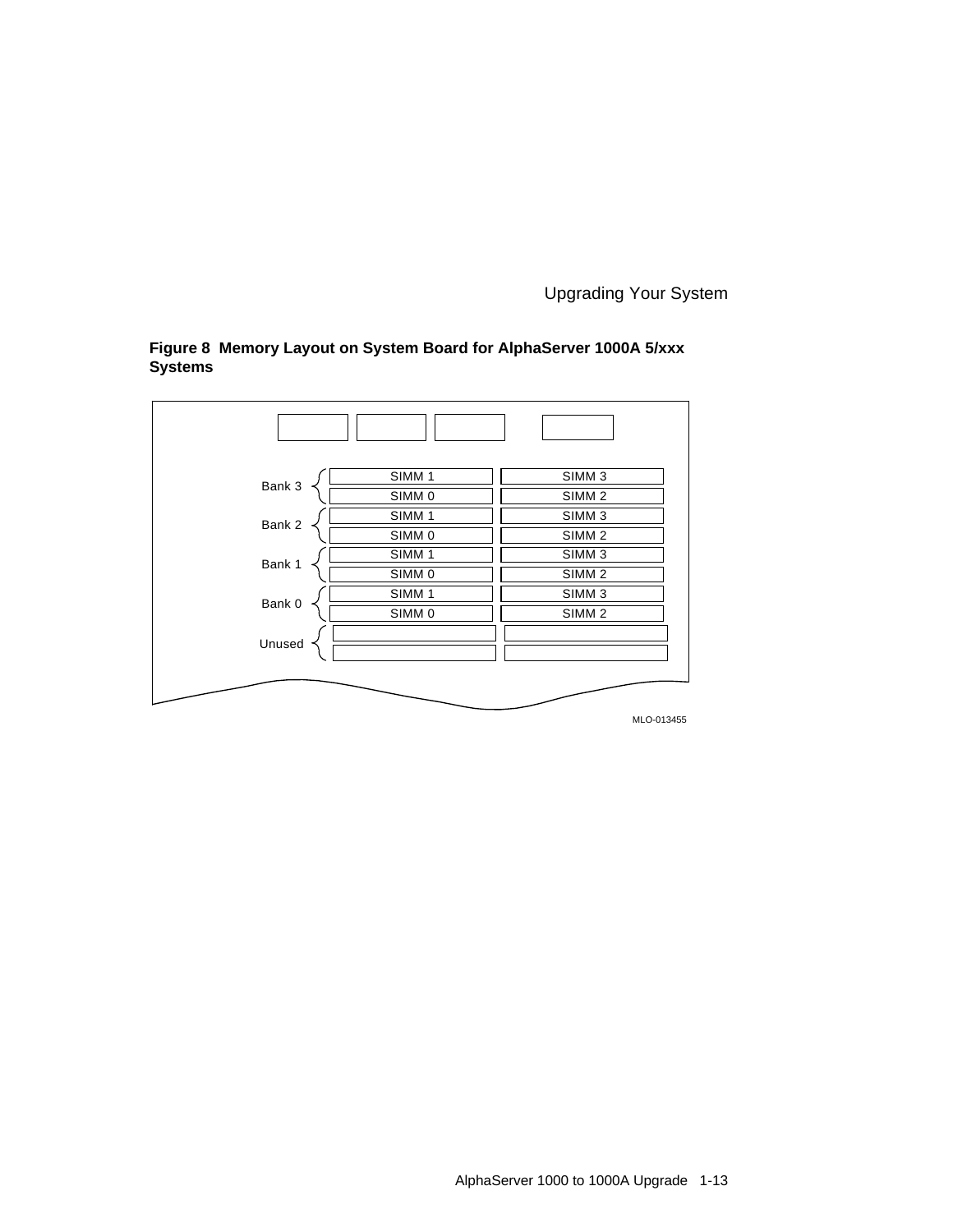## **Replacing the Top Cover and Side Panel**

Follow these steps and refer to Figure 9 to replace the top cover and side panel of the system unit:

- 1. Align the guides on the top and bottom inside of the side panel with the lip of the system unit frame.
- 2. Tilt the side panel top towards the unit and lift the flange at the top of the panel over the system unit frame.
- 3. Slide the panel forward into position.
- 4. Align the top cover with the top of the side panels and slide the cover gently onto the unit from the rear (5). Hold down the top cover release latch (4) until the top cover is in place, and then release it to secure the cover and panels.
- 5. Lock the top cover and side panels using the system unit key.
- 6. Remove the power cord from the AlphaServer 1000 and install it on the AlphaServer 1000A system.
- 7. Plug the power cord into the wall outlet.
- 8. Set the On/Off switches on all external options connected to the system to the "on" position.
- 9. Set the On/Off switch on the system unit to the "on" position.

#### **Figure 9 Replacing the Top Cover and Side Panels**

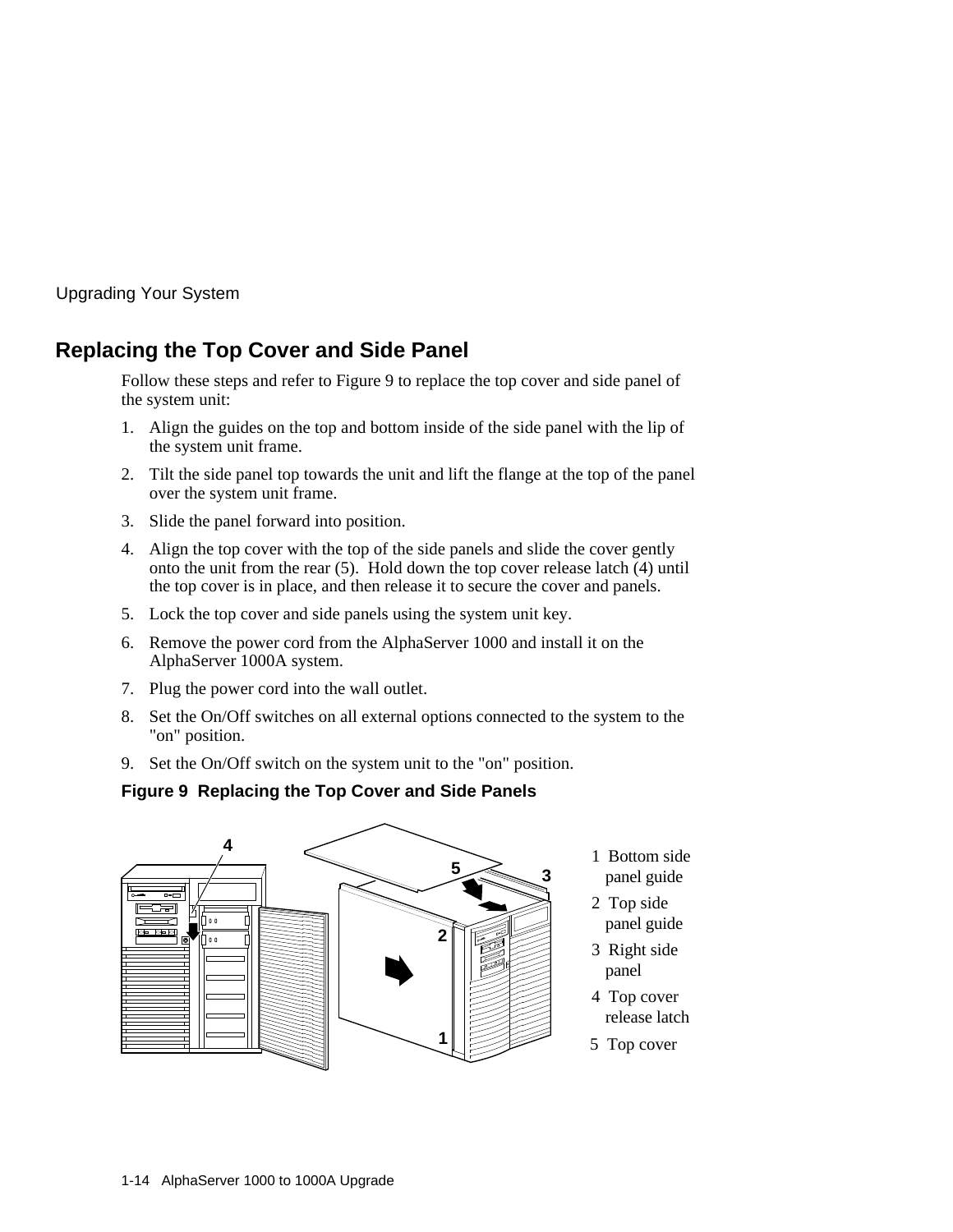# **2 Updating Configuration Data**

This chapter explains how to update the configuration information in the EISA Configuration Utility, build and boot the operating systems, and how to verify custom settings/variables. If your system is configured with a StorageWorks RAID controller below V3.11, it is strongly recommended that you also update the RAID controller firmware, as described in this chapter.

## **Rebuilding EISA Configuration Data**

If the AlphaBIOS console firmware detects an error in the configuration, it will prompt you to accept the default configuration. It will also prompt you if the EISA Configuration Utility (ECU) needs to be run.

Use the EISA Configuration Utility diskette, V1.9, to rebuild your EISA configuration data. Revisions below V1.9 will not work with AlphaServer 1000/1000A 5/xxx CPU modules. It is recommended that you run the ECU from the graphics monitor.

**\_\_\_\_\_\_\_\_\_\_\_\_\_\_\_\_\_\_\_\_\_\_\_\_\_ Caution \_\_\_\_\_\_\_\_\_\_\_\_\_\_\_\_\_\_\_\_\_\_\_\_\_\_\_**

There are two variants of the ECU, one for OpenVMS and Digital UNIX and another for Windows NT. Be sure to use the appropriate ECU diskette for your operating system.

**\_\_\_\_\_\_\_\_\_\_\_\_\_\_\_\_\_\_\_\_\_\_\_\_\_\_\_\_\_\_\_\_\_\_\_\_\_\_\_\_\_\_\_\_\_\_\_\_\_\_\_\_\_\_\_\_\_\_\_\_**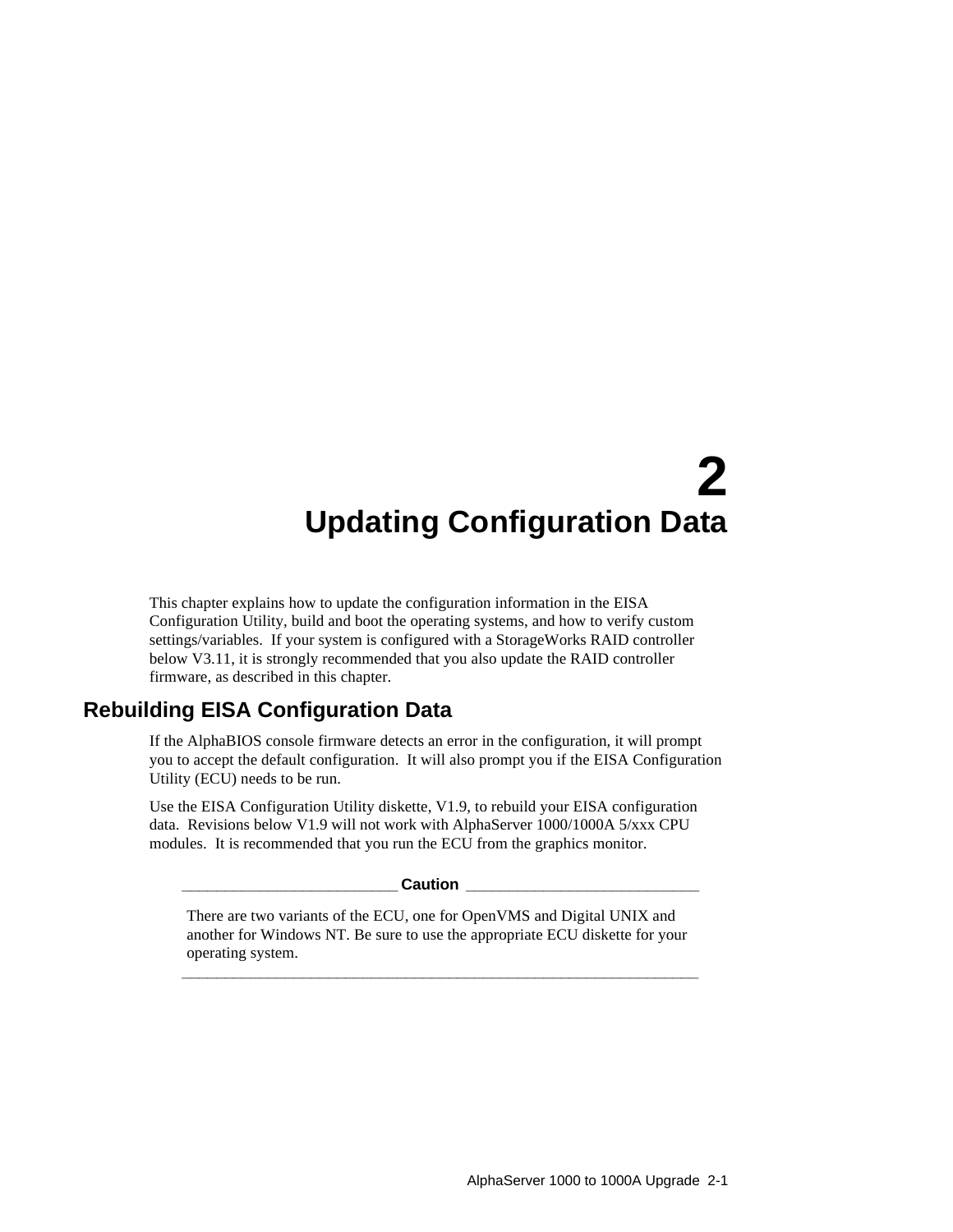#### **Step 1: Start the ECU**

Insert the ECU diskette in the drive. If the system powers up to the SRM console prompt, >>>, enter the ecu or arc command. The AlphaBIOS firmware will load.

When the AlphaBIOS firmware is loaded, and informational screen displays telling you that you need to fix your configuration data. Then the AlphaBIOS boot screen is displayed.

Choose the AlphaBIOS Utility menu. From the Utility menu, select Run ECU from floppy.

#### **Step 2: Step through the ECU dialog boxes.**

The ECU displays a few dialog boxes. When these begin to appear do the following:

- A. At the Main Menu dialog box, press <Enter>**.**
- B. If an ID mismatch dialog box is displayed, press <Enter> and wait about 30 seconds.
- C. At the Main Menu dialog box, select STEP 5: Save and Exit, and press <Enter>**.**
- D. Press <Enter> to save the configuration.
- E. Press <Enter> again to reboot the AlphaBIOS console. The AlphaBIOS firmware will reboot and display the Boot screen.

If your system is configured with a StorageWorks RAID controller, continue with the following section of this chapter. If you do not have a RAID controller, skip the following section.

## **Updating the StorageWorks RAID Controller Firmware**

If your system is configured with a StorageWorks RAID controller with a firmware version below V3.11, it is strongly recommended that you update the RAID controller firmware.

Although the utility can be executed from CD-ROM, the RAID configurations cannot be saved to CD-ROM. It is recommended that you create a utility floppy, as described in Step 1, below. For complete instructions on using the RAID standalone configuration utility, refer to the *StorageWorks RAID Array 200 Subsystems Family Controller Installation and Standalone Configuration Utility User's Guide.*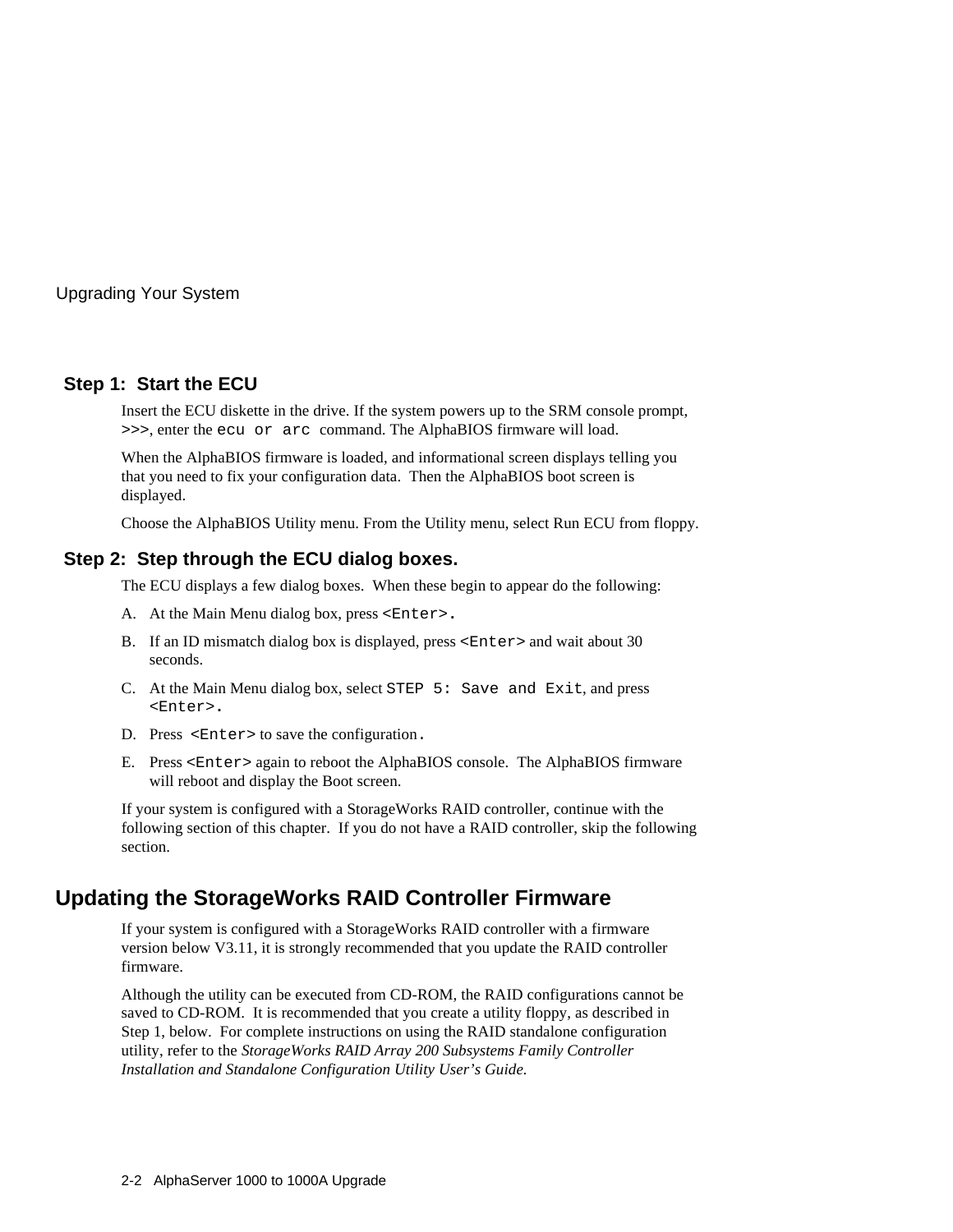**\_\_\_\_\_\_\_\_\_\_\_\_\_\_\_\_\_\_\_\_\_\_\_\_\_ Caution \_\_\_\_\_\_\_\_\_\_\_\_\_\_\_\_\_\_\_\_\_\_\_\_\_\_\_**

Using a version of the RAID firmware below V3.11 will render your RAID controller inoperable.

Before updating the RAID firmware, do a backup of the existing configuration for each RAID controller. **\_\_\_\_\_\_\_\_\_\_\_\_\_\_\_\_\_\_\_\_\_\_\_\_\_\_\_\_\_\_\_\_\_\_\_\_\_\_\_\_\_\_\_\_\_\_\_\_\_\_\_\_\_\_\_\_\_\_\_\_**

#### **Step 1: Create a standalone configuration utility floppy.**

**\_\_\_\_\_\_\_\_\_\_\_\_\_\_\_\_\_\_\_\_\_\_\_\_\_\_ Note\_\_\_\_\_\_\_\_\_\_\_\_\_\_\_\_\_\_\_\_\_\_\_\_\_\_\_\_\_**

Systems running Digital UNIX or OpenVMS will need to create a utility floppy (steps A, B, and C) on a PC equipped with a CD-ROM drive. **\_\_\_\_\_\_\_\_\_\_\_\_\_\_\_\_\_\_\_\_\_\_\_\_\_\_\_\_\_\_\_\_\_\_\_\_\_\_\_\_\_\_\_\_\_\_\_\_\_\_\_\_\_\_\_\_\_\_\_\_**

- A. Insert the RAID Utility CD-ROM into the CD-ROM drive.
- B. Insert a diskette into the diskette drive.
- C. At the DOS prompt, copy the RAID Standalone Configuration Utility for Alpha Systems from the CD-ROM onto the diskette drive.

```
c:> copy e:\utility\swxcrmgr\*.* a:
```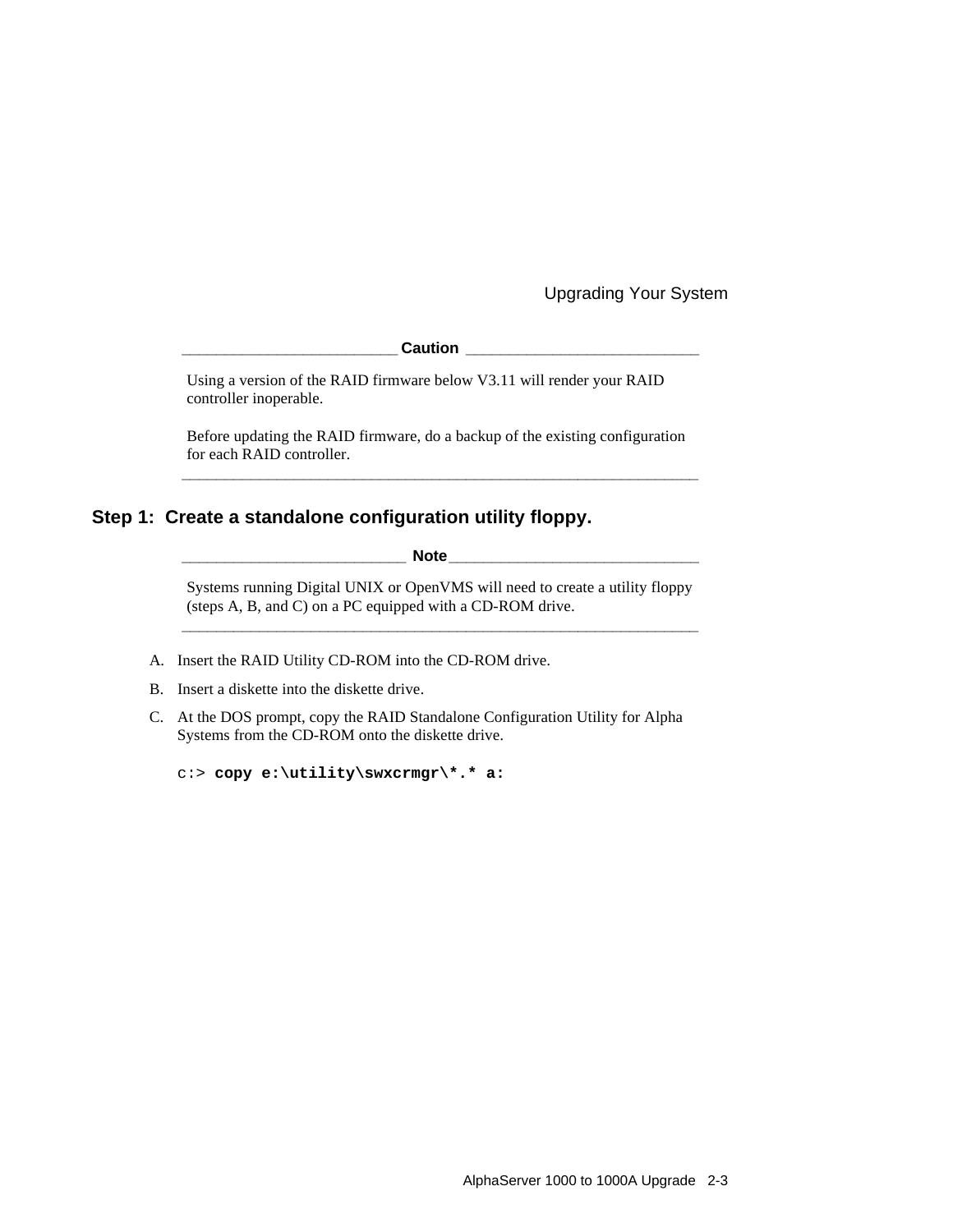#### **Step 2: Run the utility to set controller parameters.**

- A. On the AlphaServer system, load the AlphaBIOS firmware. On systems configured for Windows NT, select the Utilities Menu. On systems configured for Digital UNIX or OpenVMS, enter the arc command at the console prompt.
- B. From the Utilities Menu, select Run Maintenance Program.
- C. In the Run Maintenance Program dialog box, enter the name of the program you are running from the floppy you created:

a:swxcrmgr

Or, if you are running the utility from the CD-ROM, use <Tab> to enter the location list box and select the CD-ROM drive:

cd:\utility\swxcrmgr\swxcrmgr.exe

Note that if you run the utility from the CD-ROM, you cannot save the configuration.

| <b>Note</b>                                                                                                                                                                                           |
|-------------------------------------------------------------------------------------------------------------------------------------------------------------------------------------------------------|
| If you are installing a new controller or if the drives on the controller are marked<br>as failed, enter a: swxcrmgr -o from the floppy or<br>$cd:\utility\swxcrmgr\swxcrmgr.exe - ofrom the CD-ROM.$ |

D. From the Main menu, select Controller Setup. The Edit/View Parameters menu is displayed. Use the arrow keys to step through the menu items. Set the Hardware Parameters and Data Parameters as shown in the table below. Set the SCSI Xfr Parameters and Startup Parameters using the values you previously recorded for these parameters.

| <b>Hardware Parameters</b>    |                                               |
|-------------------------------|-----------------------------------------------|
| Battery-Backup                | Disabled (enabled if you have battery backup) |
| StorageWorks Fault Management | Enabled                                       |
| <b>Data Parameters</b>        |                                               |
| Default rebuild rate          | 50                                            |
| Stripe size (K bytes)         | 8                                             |
| Controller read ahead         | Disabled                                      |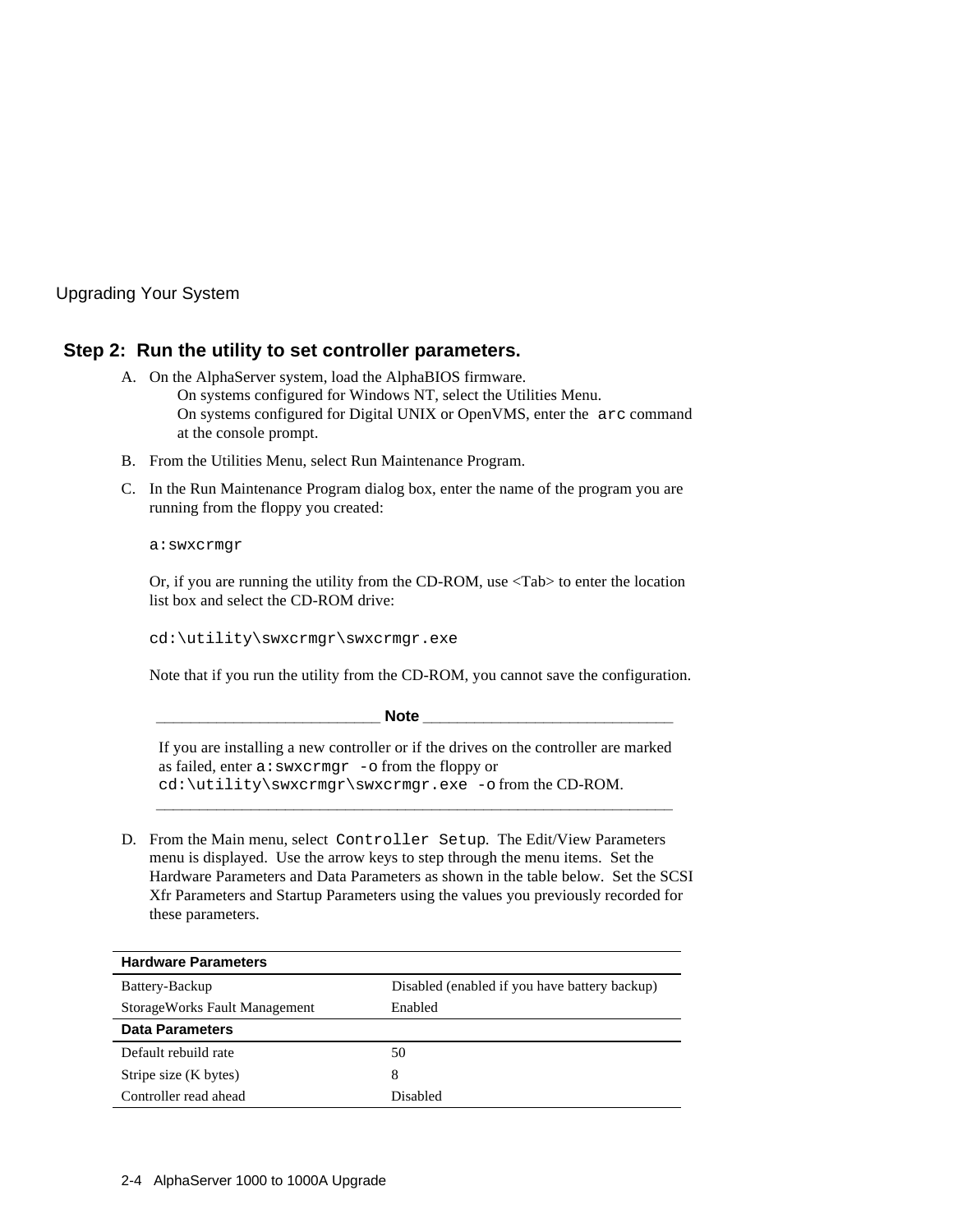- E. After you have set the controller parameters, press the Esc key. At the Save altered controller configuration? prompt, select Yes to save the parameters you have set. Note that if you ran the utility from the CD-ROM, you cannot save the parameters.
- F. Exit from the utility. You will be returned to the ARC firmware Boot menu. You are ready to update the RAID controller firmware, as described next.

#### **Step 3: Update the RAID controller firmware.**

A. From the Boot menu, select Run a Program. If you are running the utility from the floppy, enter the following at the Program to Run: prompt:

#### **a:swxcrfw filename.xxx**

Or, if you are running the utility from the CD-ROM, enter:

#### **cd:\utility\swxcrmgr\swxcrfw filename.xxx**

*Filename.xxx* is the firmware filename, and *xxx* is the firmware version you want to load. For multiple controllers, update EISA firmware files first, followed by PCI files. Review the following examples.

**Filename for Single EISA Controller swxcrfw swxcrfwa.216**

**Filename for Single PCI Controller swxcrfw swxcrfwp.219**

**Filenames for Multiple Controllers swxcrfw swxcrfwa.216 swxcrfwa.216 swxcrfwp.219**

The system displays a series of messages. The final message asks you to cycle the system power. Press the Reset button.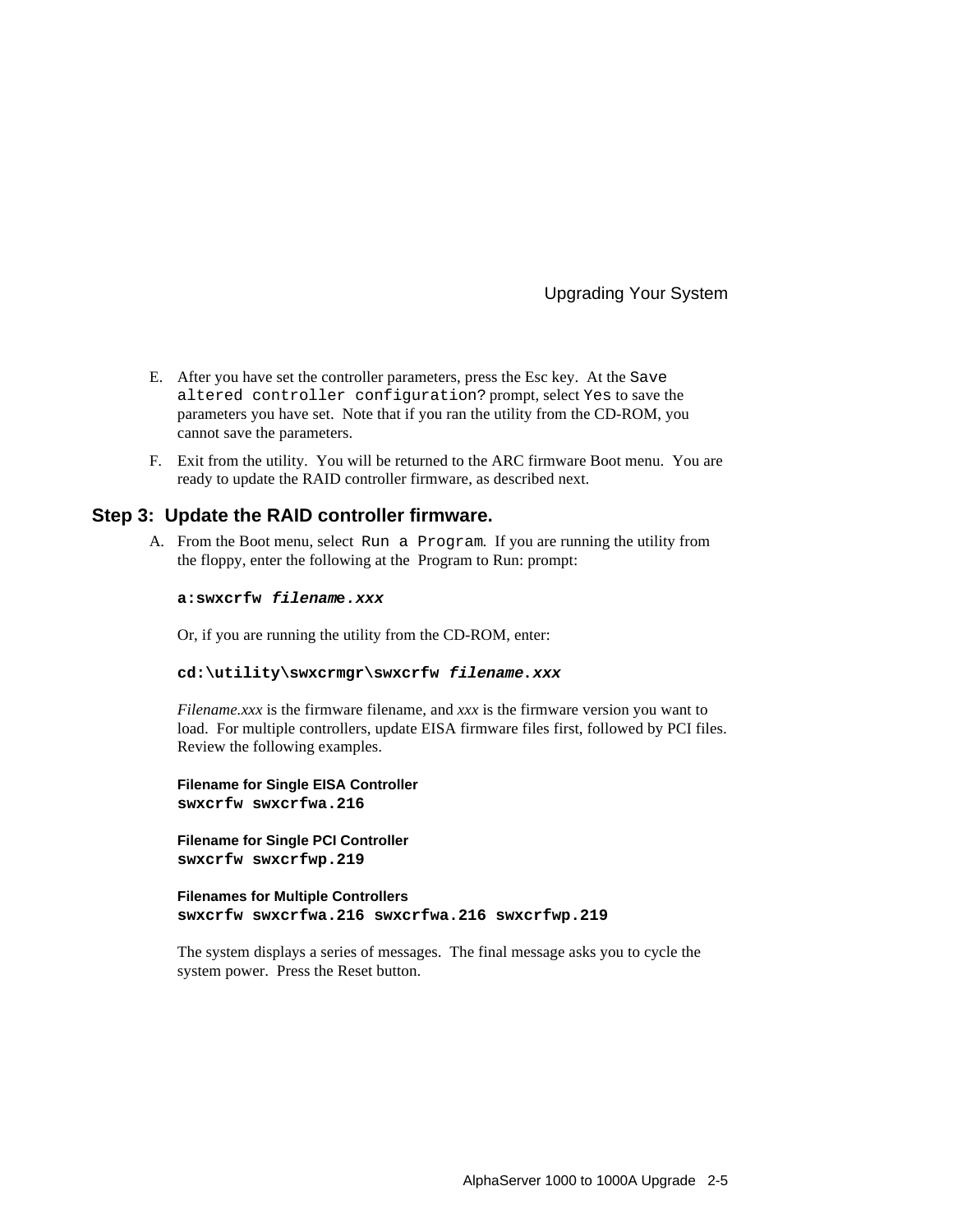- B. Enter a: swxcrmgr from the floppy (or cd: \utility\swxcrmgr from the CD-ROM) to start the standalone configuration utility, and view the firmware version displayed on the Main menu to verify the update.
	- For a PCI controller, exit the utility and remove the standalone utility diskette from the drive. This completes the firmware update for PCI.
	- For an EISA controller that was V1.99 or earlier before the update, select the appropriate new .CFG file for your controller and copy it to the ECU diskette. The table that follows identifies the .CFG files.

#### **.CFG Files**

| !MLX0077.CFG | 1-channel controller running Windows NT              |
|--------------|------------------------------------------------------|
| !MLX0075.CFG | 3-channel controller running Windows NT              |
| AMLX0077.CFG | 1-channel controller running Digital UNIX or OpenVMS |
| AMLX0075.CFG | 3-channel controller running Digital UNIX or OpenVMS |

C. Run the ECU again to load the new CFG file.

**\_\_\_\_\_\_\_\_\_\_\_\_\_\_\_\_\_\_\_\_\_\_\_\_\_\_ Note \_\_\_\_\_\_\_\_\_\_\_\_\_\_\_\_\_\_\_\_\_\_\_\_\_\_\_\_\_**

If you are not able to copy the .CFG file to your ECU diskette, do the following:

- 1. Run the ECU and delete the board.
- 2. Remove the ECU diskette and insert the standalone utility diskette.

3. At the Add Configuration (CFG) file menu, select the appropriate choice and press Enter.

4. At the Destination Diskette prompt, remove the standalone utility diskette and insert the ECU diskette, making sure it is write-enabled, then press Enter.

5. At the confirmation prompt, press Enter, and at the highlighted slot, press Enter again. The board will now appear on the display.

**\_\_\_\_\_\_\_\_\_\_\_\_\_\_\_\_\_\_\_\_\_\_\_\_\_\_\_\_\_\_\_\_\_\_\_\_\_\_\_\_\_\_\_\_\_\_\_\_\_\_\_\_\_\_\_\_\_\_\_\_**

6. When you have finished adding boards, press F10 to exit.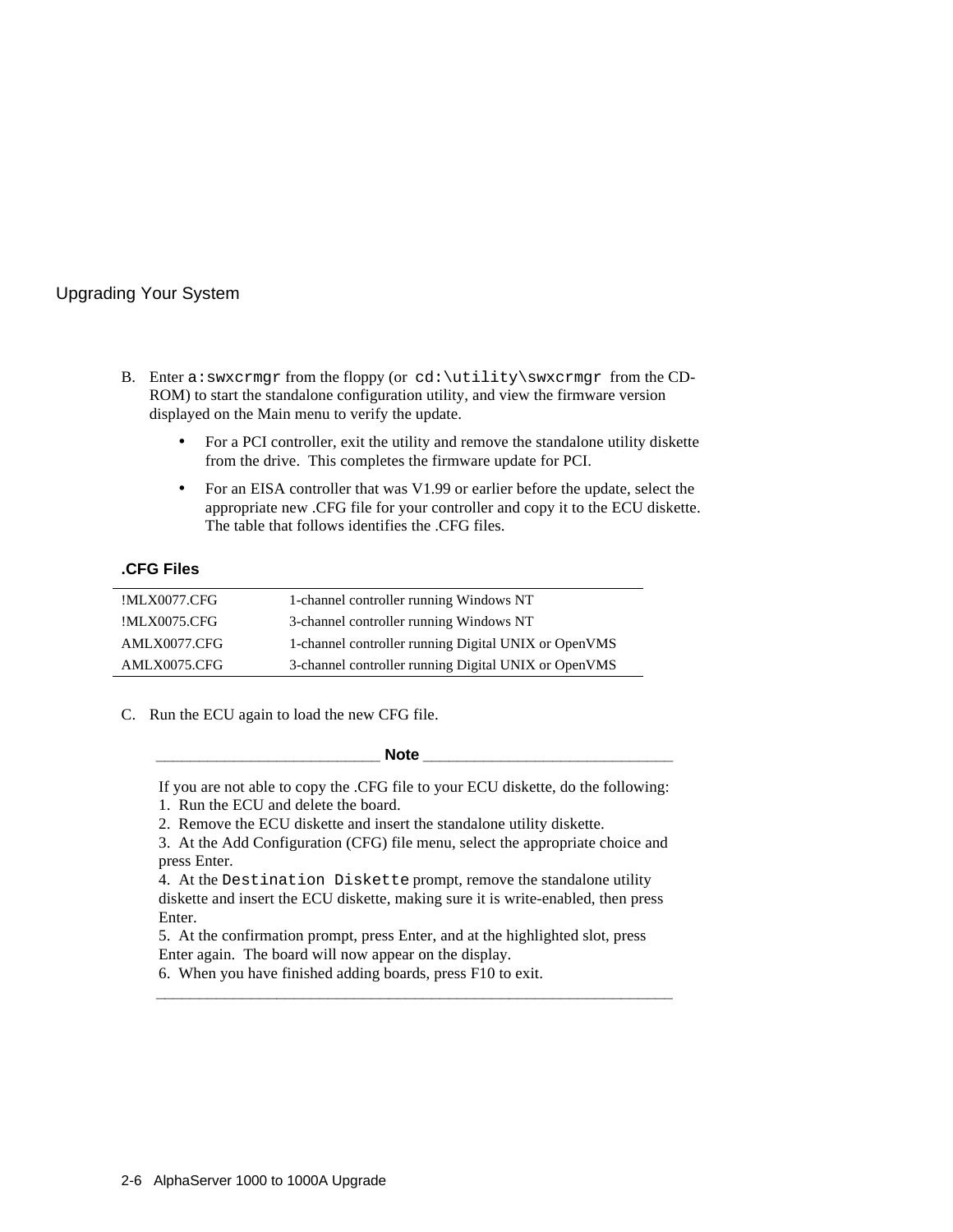### **Verifying Custom Settings/Variables**

#### **For Windows NT:**

Using the cursor control keys:

- A. Select the CMOS Setup menu to check and set system settings.
- B. From the CMOS Setup Menu, press F6 to enter advanced CMOS setup mode. There are additional system setting in the advanced mode.

 Refer to the *AlphaServer 1000/1000A Model 5/xxx Owner's Guide Supplement* for more information.

#### **For Digital UNIX and OpenVMS:**

 Use the show and set commands at the SRM console prompt, >>>, to display and reset the values of the following environment variable settings. Refer to the service or owner's guide for your system for details.

auto\_action ewa0\_mode os\_type boot def dev boot file boot os\_flags bus\_probe\_algorithm (should be set to New)

#### **Building and Boot the Operating System**

**Digital UNIX systems**: You will need to rebuild the kernel. For instructions, refer to the *Digital UNIX Release Notes and Installation Instructions*, as appropriate for your system*.* After you rebuild the kernel, you can boot the operating system.

**OpenVMS and Windows systems.** You have completed the upgrade and can boot the operating system.

## **Completing the Upgrade**

To complete the upgrade, verify that the CPU is installed correctly by checking the operator control panel display: When the systems is turned on and the power up process is completed, the operator control panel should display the message "Model 5/xxx," where "xxx" is the CPU speed.

Future reference, write the number of the performance-enhanced CPU upgrade option on the conversion label included in the upgrade kit: